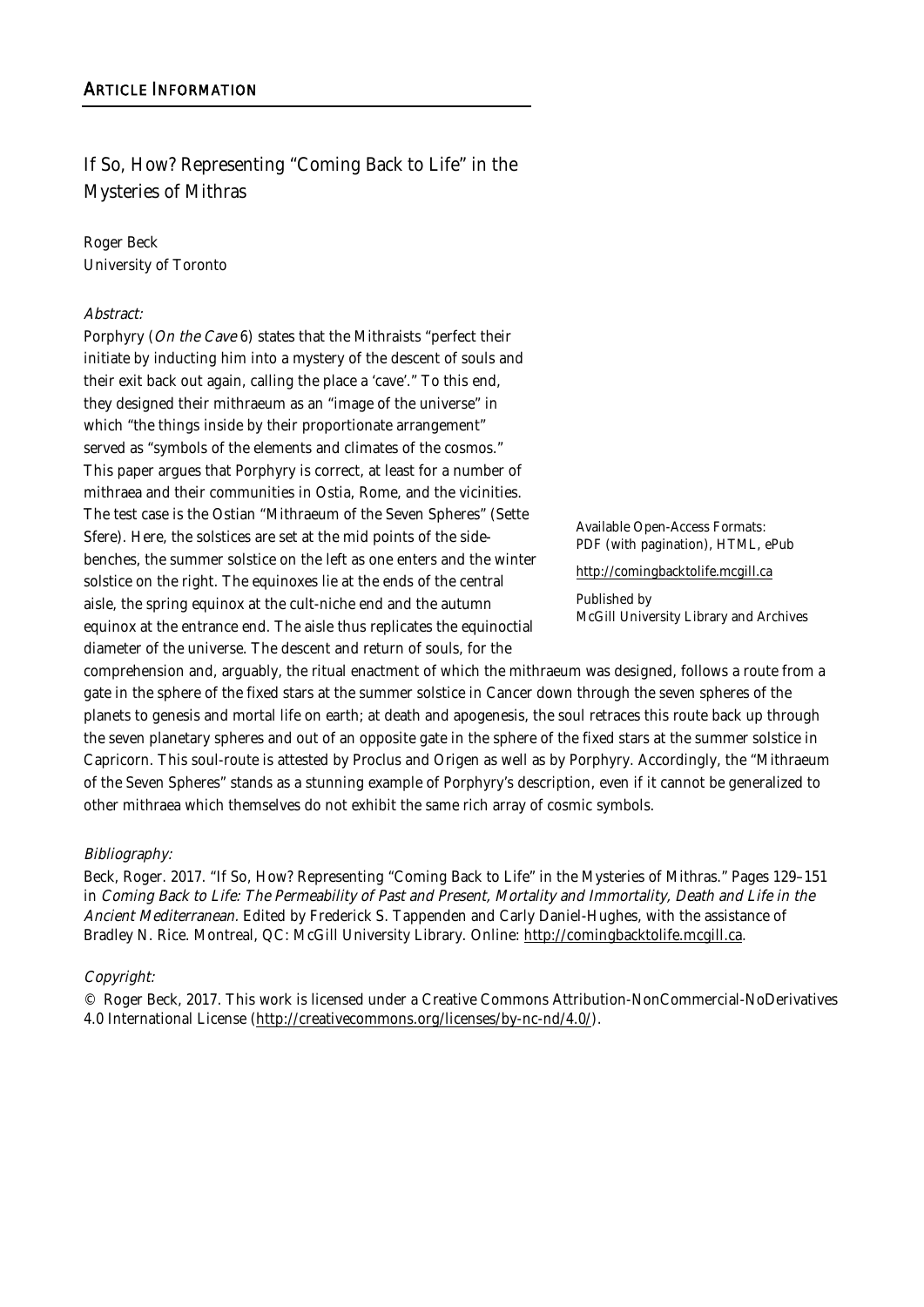# If So, How? Representing "Coming Back to Life" in the Mysteries of Mithras

## Roger Beck University of Toronto

In his essay On the Cave of the Nymphs in the Odyssey (De antr. nymph. 6 [ $\approx$  [§2](http://hdl.handle.net/2027/mdp.39015046819200?urlappend=%3Bseq=197) in Taylor 1823]), Porphyry, the late third-century "scholar, philosopher, and student of religion," tells us that the Mithraists, whom he terms "the Persians,"<sup>2</sup> "perfect their initiate by inducting him into a mystery of the descent of souls and their exit back out again, calling the place a 'cave'" (οὕτω καὶ Πέρσαι τὴν εἰς κάτω κάθοδον τῶν ψυχῶν καὶ πάλιν ἔξοδον μυσταγωγοῦντες τελοῦσι τὸν μύστην, έπονομάσαντες σπήλαιον <τὸν> τόπον).<sup>3</sup> "This cave," Porphyry continues, "bore for him the image of the cosmos (εἰκόνα . . . κόσμου) which Mithras had created, and the things which the cave contained, by their proportionate arrangement, provided him with symbols of the elements and climates of the cosmos" (τῶν δ᾽ ἐντὸς κατὰ συμμέτρους ἀποστάσεις σύμβολα φερόντων τῶν κοσμικῶν στοιχείων καὶ κλιμάτων).4

<sup>&</sup>lt;sup>1</sup> As the *Oxford Classical Dictionary* well describes him  $(s.v.)$ .

<sup>&</sup>lt;sup>2</sup> If the term "Persians" is outdated, "Mithraists" is purely a scholar's neologism.

<sup>&</sup>lt;sup>3</sup> Throughout this essay I reference and cite the Arethusa edition of Porphyry's essay (Seminar Classics 1969). Though the significantly older and inferior translation of Thomas Taylor (1823) is hyperlinked for quick reference, Taylor's translation should not detract from the better Arethusa edition.

<sup>&</sup>lt;sup>4</sup> "Him" is Zoroaster, Mithraism's putative founder. In form, this is a myth of origins; but since Porphyry nowhere says or implies that what Mithraists do "now" differs from what Zoroaster did "then," we can accept that Porphyry is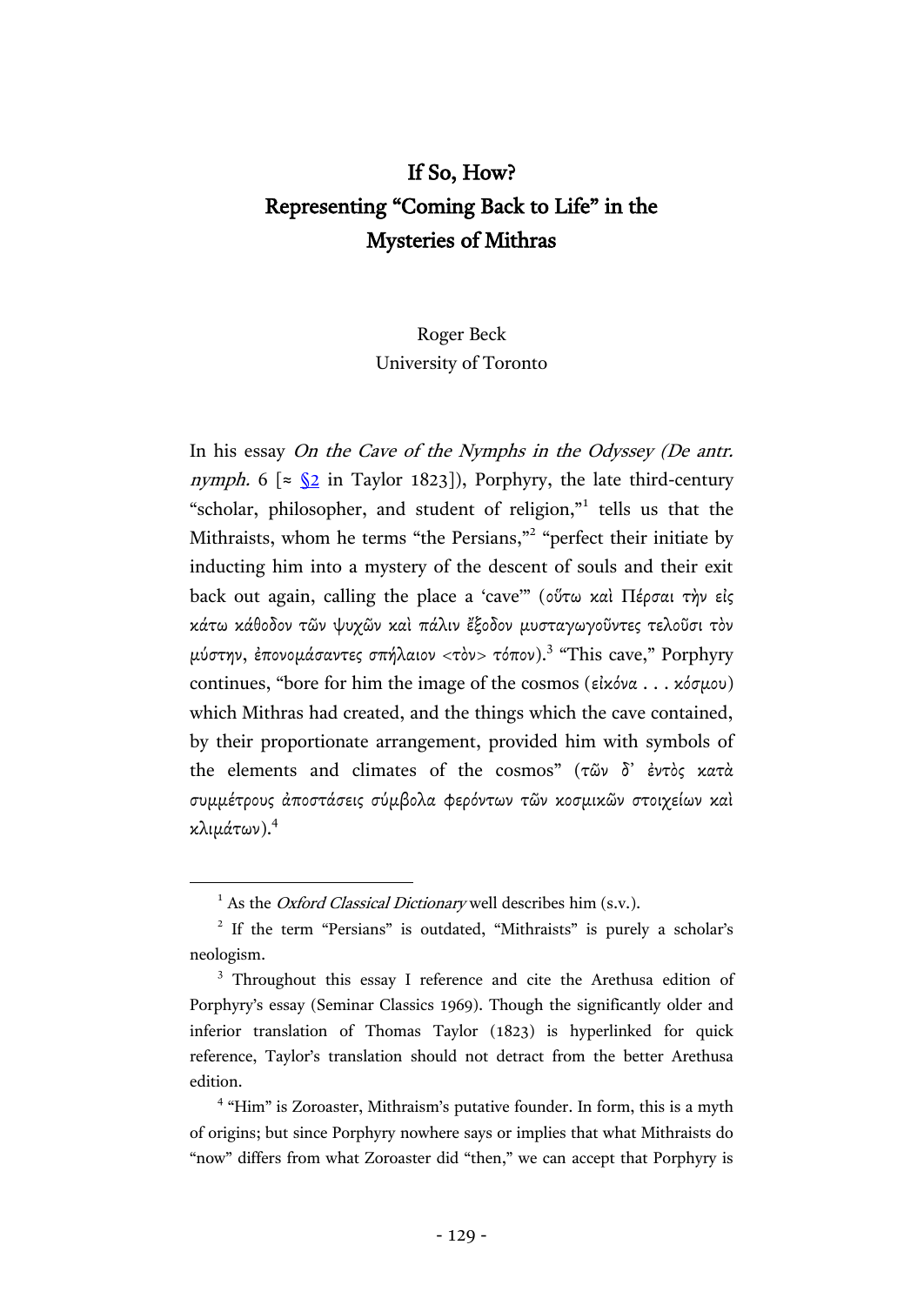In sum, we are told here that the mithraeum<sup>5</sup> (1) was known esoterically as a "cave"; (2) that it was designed and constructed as an "image of the cosmos"; (3) that it was so designed and constructed for the purpose of "inducting the initiate into a mystery of the descent of souls and their exit back out again"; and (4) that it realized its intended form as a literal microcosm by incorporating "symbols of the elements and climates of the cosmos" in "proportionate arrangement."

Strangely, however, what appears at first sight to be germane information from a contemporaneous source about the design and function of the mithraeum is generally either ignored or dismissed offhandedly by modern scholars. For example, Jan Bremmer (2014, 130 n. 109), in an otherwise exhaustive book titled Initiation into the Mysteries of the Ancient World, even though at one point he cites this very passage from On the Cave, fails to mention its assertion that "induction into a mystery" was precisely the intent behind the mithraeum's design! The only modern scholar of Mithraism to engage with this issue in a substantial way—the present author excepted—has been Robert Turcan. This he did in his 1975 monograph Mithras Platonicus: Recherches sur l'hellénisation philosophique de Mithra. The title, as the saying goes, "says it all." What the Neoplatonic authors, Porphyry foremost among them, give us is not really Mithraism at all, but a Neoplatonic construction of Mithraism. I have challenged this view in my monograph on the cult (Beck 2006), specifically in an appendix with the title "On Porphyry's De antro nympharum as a reliable source of data on the Mithraic mysteries." I shall expand these arguments here, focusing particularly on what Porphyry had to say about the mithraeum as a mechanism for "inducting the initiate into a mystery of the descent of souls and their exit back out again" (On the Cave 6  $\lceil \approx \sqrt{2} \rceil$  in Taylor 1823]).

speaking (or supposes he is speaking) of the standard mithraeum of his own day.

<sup>&</sup>lt;sup>5</sup> "Mithraeum" too is a scholarly neologism.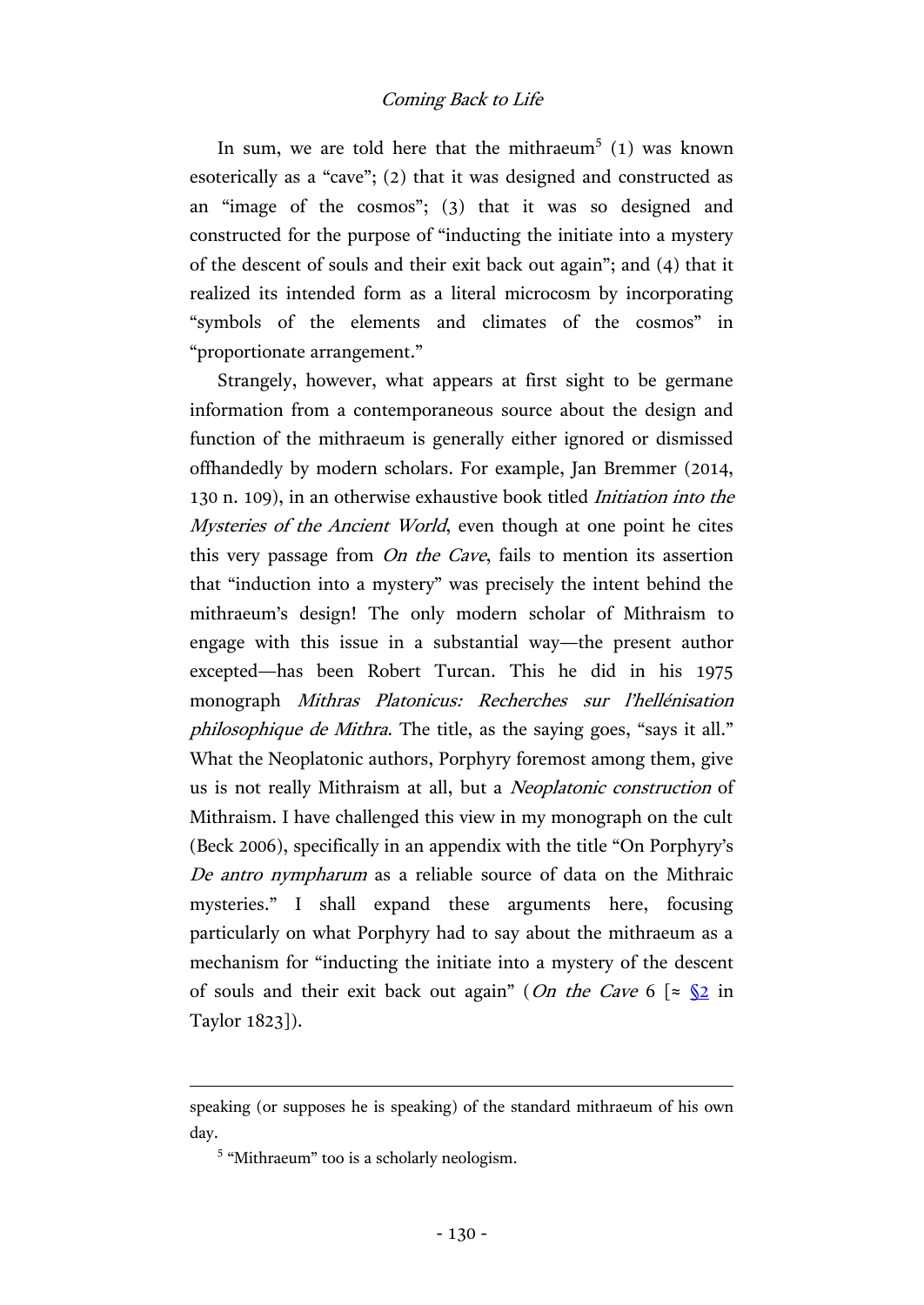### Beck, If So, How?

Let us ask, then, if Porphyry's information is accurate, at least for some mithraea and thus for the Mithraic communities which constructed, maintained, and used them. That all mithraea were constructed to this template for the purpose of enabling "a mystery of the descent of souls and their exit back out again" I shall not argue, since it would presuppose the sort of detailed, universally binding teaching alien to the mystery cults, as to all forms of ancient paganism. I shall claim only that the template was current in the city of Rome, its port of Ostia, and in areas to the northwest (Etruria) and southeast (as far as Campania) during the late second and the third centuries CE. Even that should not be taken to mean that it was the norm in those areas at that time. Nor shall I argue that it was some sort of package deal in which commitment to a part entailed commitment to the whole. Mithraea might be called "caves" and as such considered "images of the universe" in a general way without the sort of detailed microcosm-to-macrocosm correspondences and initiations that Porphyry intimates. One size, emphatically, does *not* fit all.

On the first of the four propositions there is no dispute. That the mithraeum was a "cave" is confirmed both epigraphically—it is called a "cave" in inscriptions<sup>6</sup>—and occasionally by instantiation in natural caves, where available, $<sup>7</sup>$  and elsewhere often in barrel-vaulted</sup> inner rooms which ipso facto look like caves and which are sometimes decorated naturalistically with lumps of pumice, sea

 $6$  See the epigraphical indices to both volumes of *CIMRM*, s. *antrum* and spelaeum.

 $7 A$  spectacular example is the cave recently discovered in Doliche in ancient Commagene, containing two separate mithraea (see Schütte-Maischatz and Winter 2000). Sometimes the relief of the bull-killing Mithras was carved into a cliff or rock face, thus forming one of the mithraeum's four sides (e.g., [CIMRM](http://www.roger-pearse.com/mithras/display.php?page=cimrm1901) 1901–[02](http://www.roger-pearse.com/mithras/display.php?page=cimrm1902) [Jajce, Dalmatia]; Beck 1984 [Arupium, Dalmatia]). For images of Mithraic monuments (both mithraea and icons), see Google Images, s. "Mithras." One should, however, exercise caution: some of the images are make-believe modern fantasies.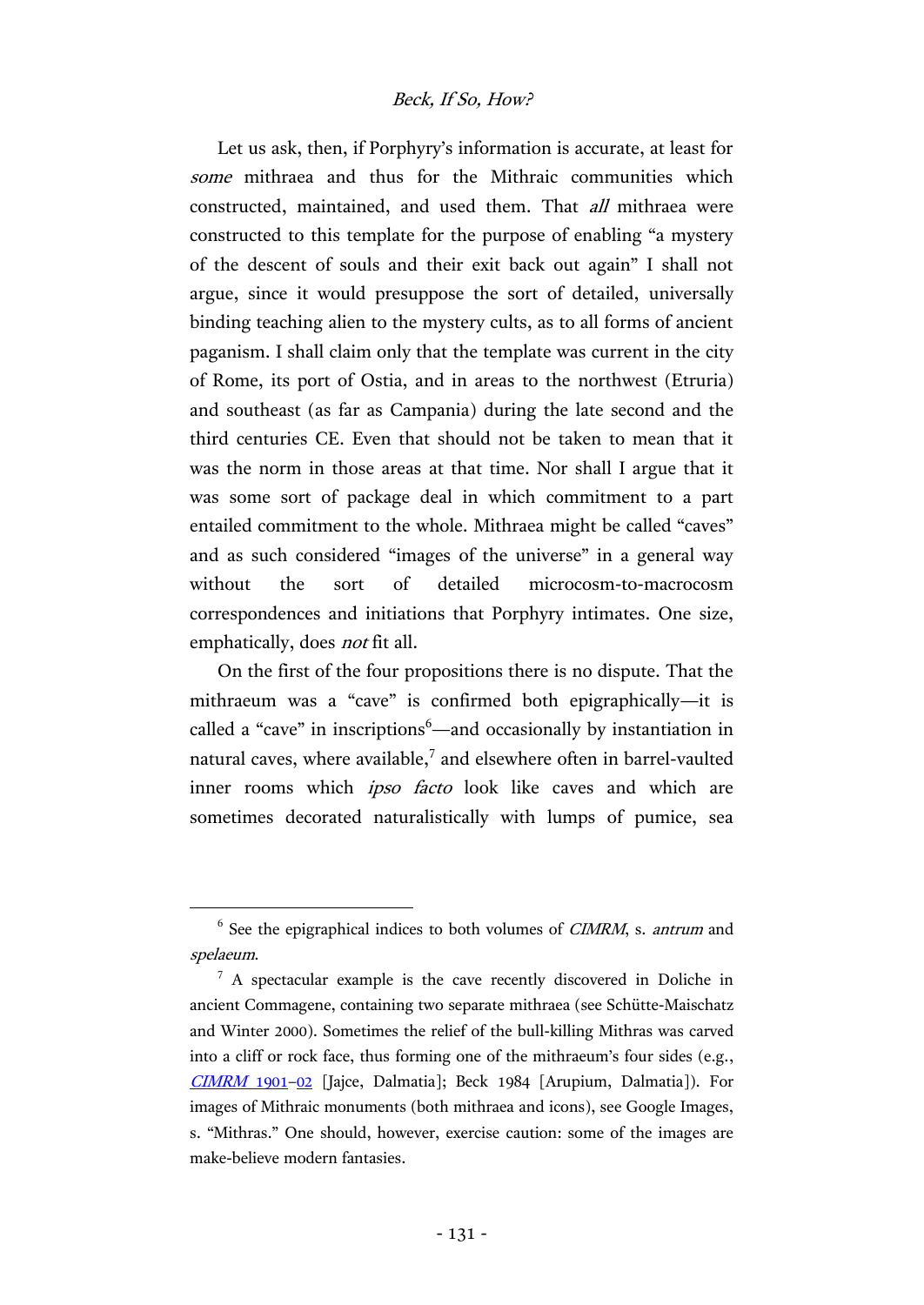shells, etc.<sup>8</sup> That mithraea were "caves" is probably as close to a truth about the cult acknowledged *semper et ubique* as one gets.

The second proposition is nowhere confirmed epigraphically. No inscription calls a mithraeum an "image of the universe." Verification depends therefore on examining the fourth proposition: put as a question, do extant mithraea incorporate in "proportionate arrangement symbols of the elements and climates of the cosmos"?

In one respect, however, the mithraeum qua cave certainly does resemble the apparent universe. A natural cave is an inside without a clearly defined outside; $9$  so is the apparent universe. And so, usually, are mithraea. Frequently they are rooms or suites of rooms within larger buildings. And when they are self-contained buildings, in dramatic contrast to the standard temples of classical antiquity, they seem to have had no exterior decoration at all. A mithraeum, literally, is all interior.

Porphyry's third point, that the mithraeum is designed to "induct the initiate into a mystery of the descent of souls and their exit back out again," is of course the claim that concerns us most. Again, however, we cannot test it until we have looked more closely at the fourth proposition that the mithraeum achieves its status as microcosm by incorporating "symbols of the elements and climates of the [macro]cosmos" in "proportionate arrangement," since it is precisely the mithraeum's authenticity as microcosm that enables the mystery of the cosmic "descent of souls and their exit back out again."

In excavated mithraea, then, do we actually find "symbols of the elements and climates of the cosmos" in "proportionate arrangement"? Short answer: Yes we do. Immediate qualification: yes, but not in many. However, bracketing off those that have "cosmic symbols proportionately arranged" from those that do not and treating the former as a special and very limited class is far too simplistic. For it is entirely possible that what is *explicit* in the few

<sup>&</sup>lt;sup>8</sup> Pumice and seashells (e.g., *[CIMRM](http://www.roger-pearse.com/mithras/display.php?page=cimrm389)* 389 [Barberini Mithraeum, Rome]).

<sup>&</sup>lt;sup>9</sup> See Porphyry, *On the Cave* 5 ( $\approx$  <u>[§2](http://hdl.handle.net/2027/mdp.39015046819200?urlappend=%3Bseq=197)</u> in Taylor 1823).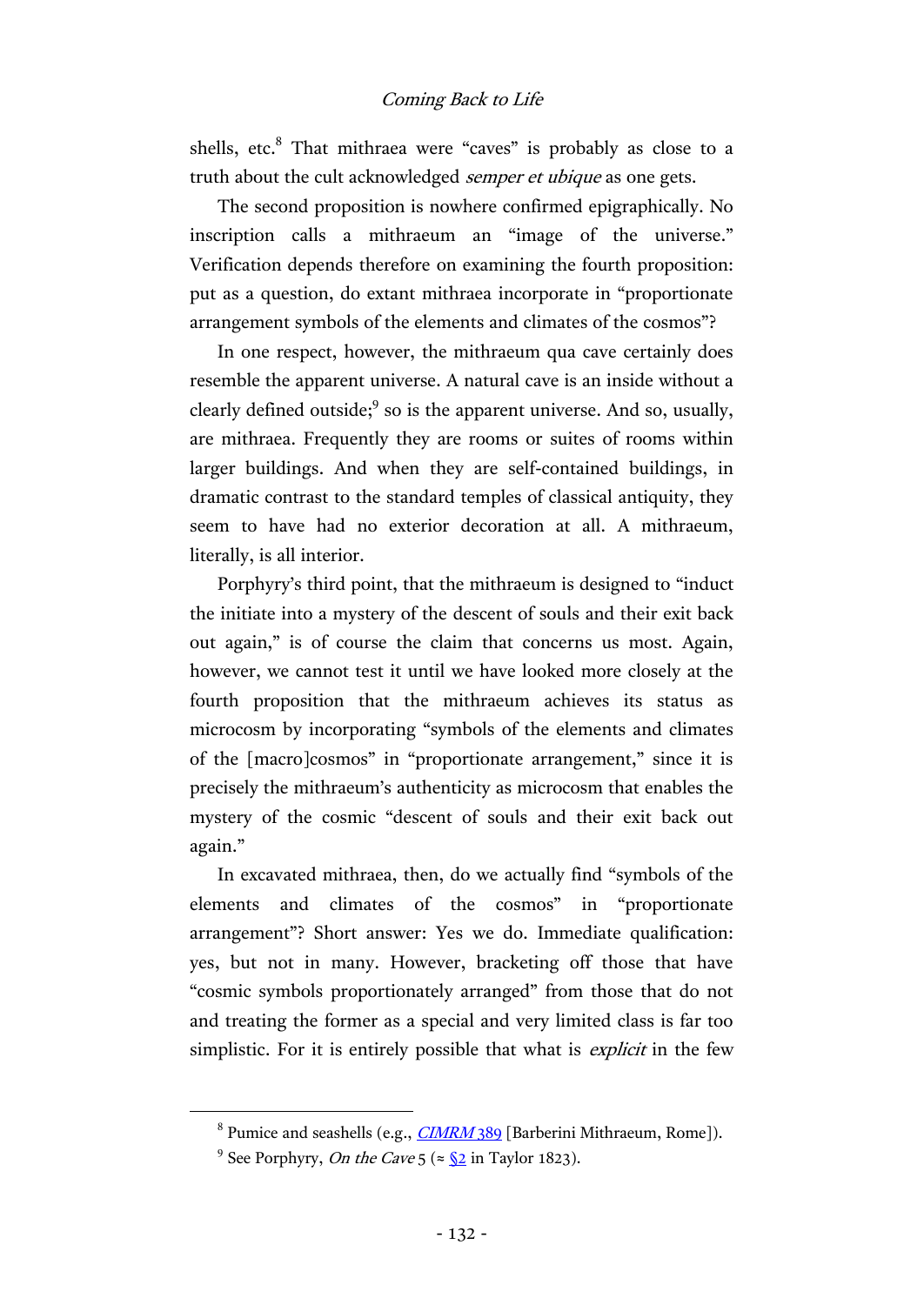Porphyrean mithraea (if we may term them such) is *implicit* in many, many others. How so?

All, or almost all, mithraea contain a representation of the bullkilling Mithras in relief or freestanding sculpture or in fresco at the end of the room opposite the entrance. A reproduction in situ of what was probably the original tauroctony of the Mithraeum of the Seven Spheres at Ostia, the mithraeum which will concern us most in the present study, may be seen at the "Regio II—[Insula VIII](http://www.ostia-antica.org/regio2/8/8-6.htm)— Mitreo delle Sette Sfere (II, VIII, 6)" website, which is devoted to this mithraeum (see further n. 12 below).

Mithras is the Sun, and the Sun, qua one of the seven planets, is technically an "element" of the cosmos. It follows that at least one symbol of an important "cosmic element" is positioned in a particular place in the vast majority of mithraea. It is a norm of their design, not merely an option.

The image of the god in the sanctuary, or its equivalent, is a feature of many religious structures, not just Mithraism's. A more unusual feature of the mithraeum is the pair of side-benches, intended principally for feasting and fellowship, on either side of the central aisle leading from the entrance to the cult-niche.

Opposition, as I have demonstrated at length in my book on the cult (Beck 2006), is a fundamental concept in Mithraism.<sup>10</sup> If, then, we can establish from explicit symbols that in some mithraea the side-benches represent opposite sides of the universe, then it is probable that in others lacking such symbols the side-benches still carry the same representational freight, with Mithras in the cultniche, both separating and linking the two sides of the physical mithraeum carrying some corresponding significance in the macrocosm represented. It is indeed a matter of probabilities. For how can we determine whether in a particular mithraeum the potential implicit in all mithraea was realized cognitively and ritually by the initiates of the community in question?

 $10$  See the numerous subentries under "opposition(s)" in Beck 2006, General Index.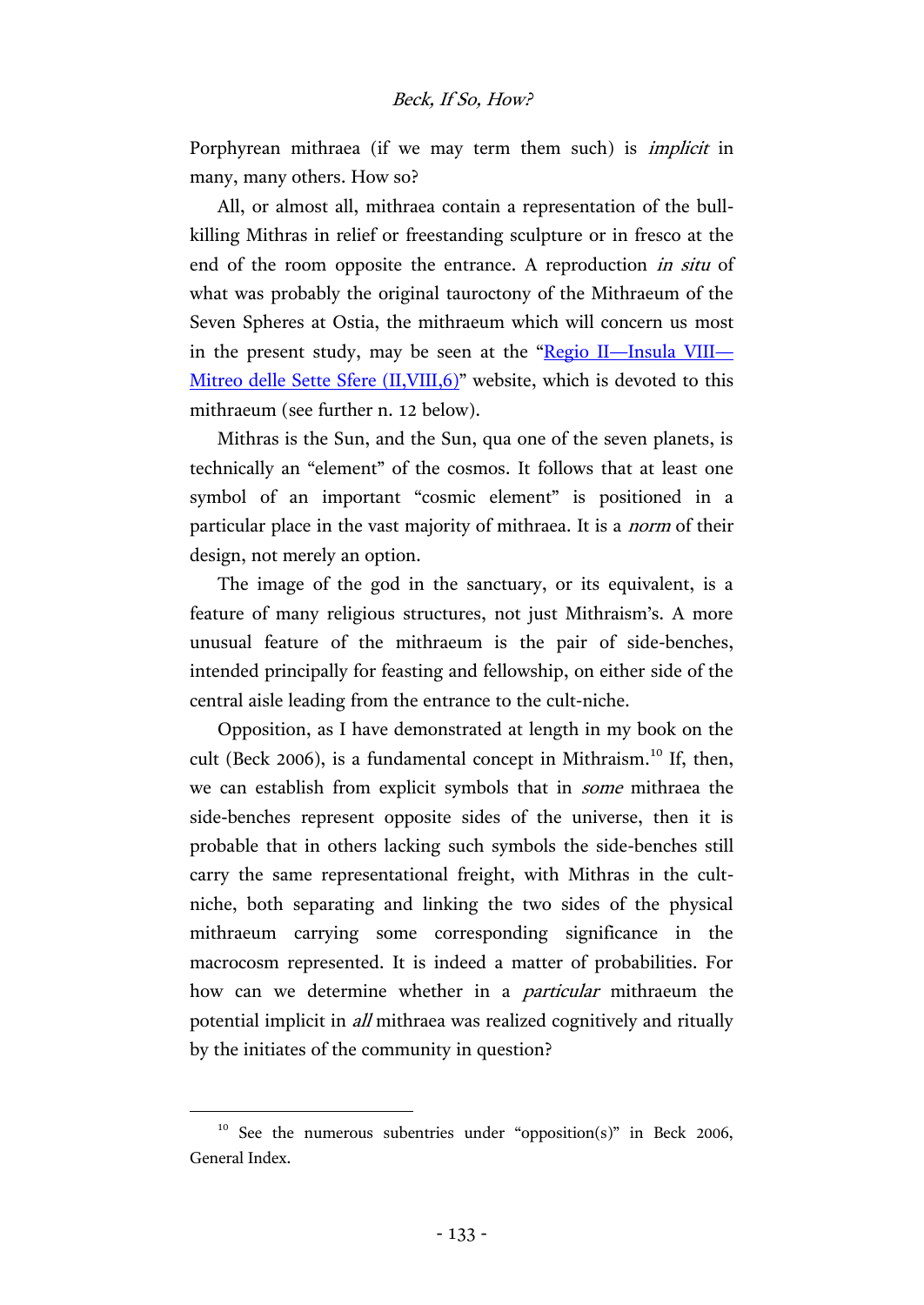We should now look at the disposition of explicit "symbols of the elements and climates of the universe" in order to determine whether they are "proportionately arranged" so as to realize an accurate microcosm and thus enable "a mystery of the descent of souls and their exit back out again." By "elements of the universe" one is to understand the seven planets and the stars, in particular the background of stars against which the planets move and which constitute the band of the zodiac with its twelve familiar signs (Aries, Taurus, Gemini, etc.). "Climates" in this cosmic context are bands circling the celestial sphere north and south of the celestial equator. $^{11}$ 

So let us take a tour of the Mithraeum of the Seven Spheres ('Sette Sfere') in Ostia.<sup>12</sup> This, I must admit, is a thoroughly loaded choice: of all mithraea, it is the one that most explicitly instantiates Porphyry's archetype. Its floor plan is shown in figure 1. The "cosmos" of which it is an "image" is shown in figure 2. In taking a tour of the mithraeum we, like the initiates before us, are taking a tour of the cosmos.

Both figures are diagrams of three-dimensional structures. Figure 1 is essentially an interior view of the mithraeum from above, as if through a glass ceiling. Figure 2 is an exterior view of the universe (were it possible!), if all its spheres—the seven planetary spheres

 $11$  A celestial "climate" is the projection of a terrestrial climate, which is a band of terrestrial latitude parallel to the terrestrial equator, outwards on to the sphere of the fixed stars. The number of terrestrial climates was never definitively fixed. In one popular system, for example (see Neugebauer 1975, 1:44), there were seven climates extending north from equator to pole.

 $12$  Fortunately, such a tour can now be done online at "[Regio II](http://www.ostia-antica.org/regio2/8/8-6.htm)—Insula VIII—[Mitreo delle Sette Sfere \(II,VIII,6\)](http://www.ostia-antica.org/regio2/8/8-6.htm)," a webpage devoted to this mithraeum! The images of the black-on-white mosaic figures on the sidebenches are excellent (many not available elsewhere). For the time being, however, ignore the various interpretations of the symbols offered in the text. In particular, ignore the drawing of the four cardinal points in the second diagram ("Schematic representation . . . Gordon 1976, fig. 2"). By the time you have finished the present article you will understand why this representation is entirely mistaken!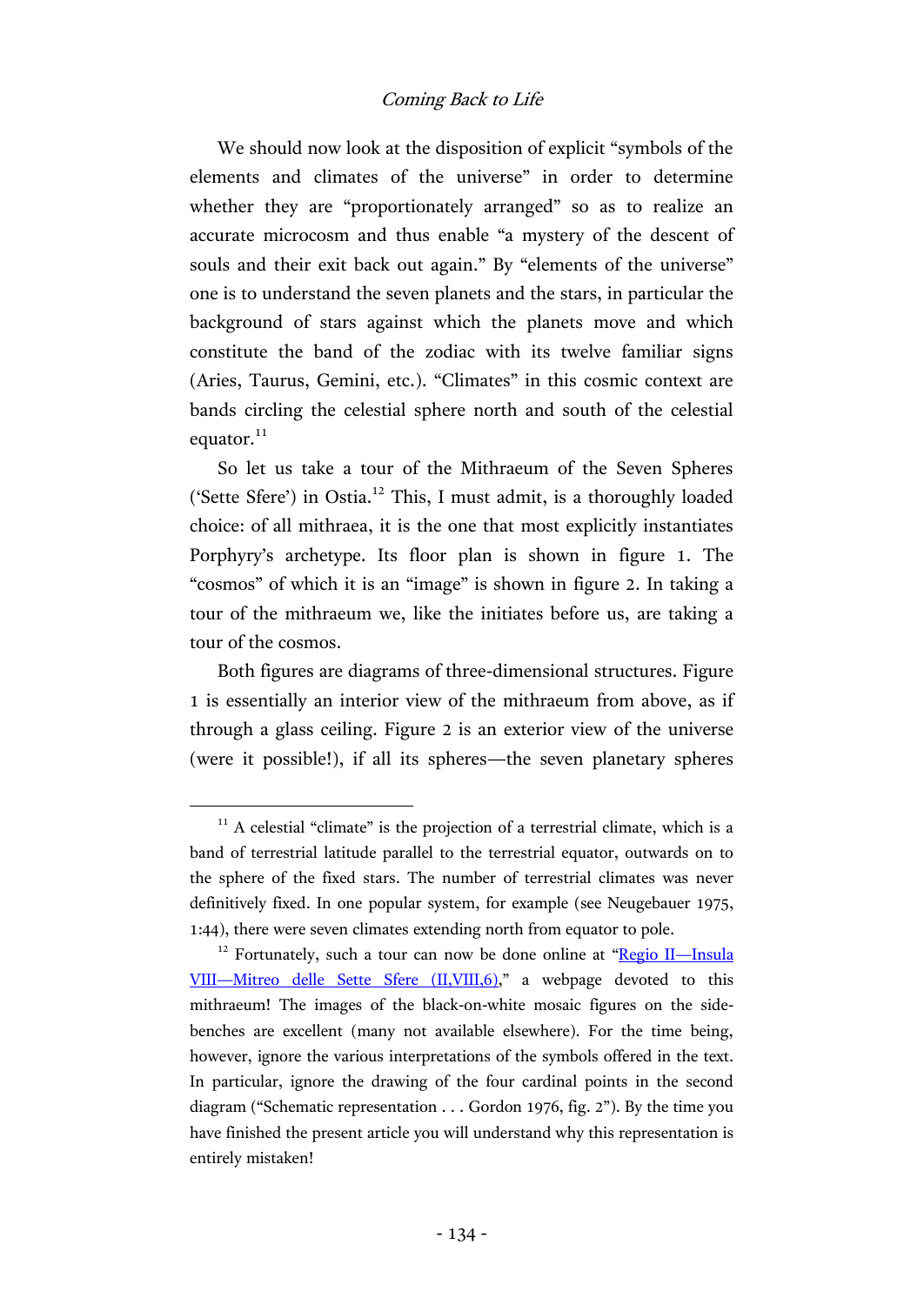### Figure 1: Plan of the Mithraeum of the Seven Spheres (Sette Sfere), Ostia

Drawing based on Vermaseren 1956–1960, 1.122, fig. 71 Redrawn and adapted by R. Beck and F. S. Tappenden

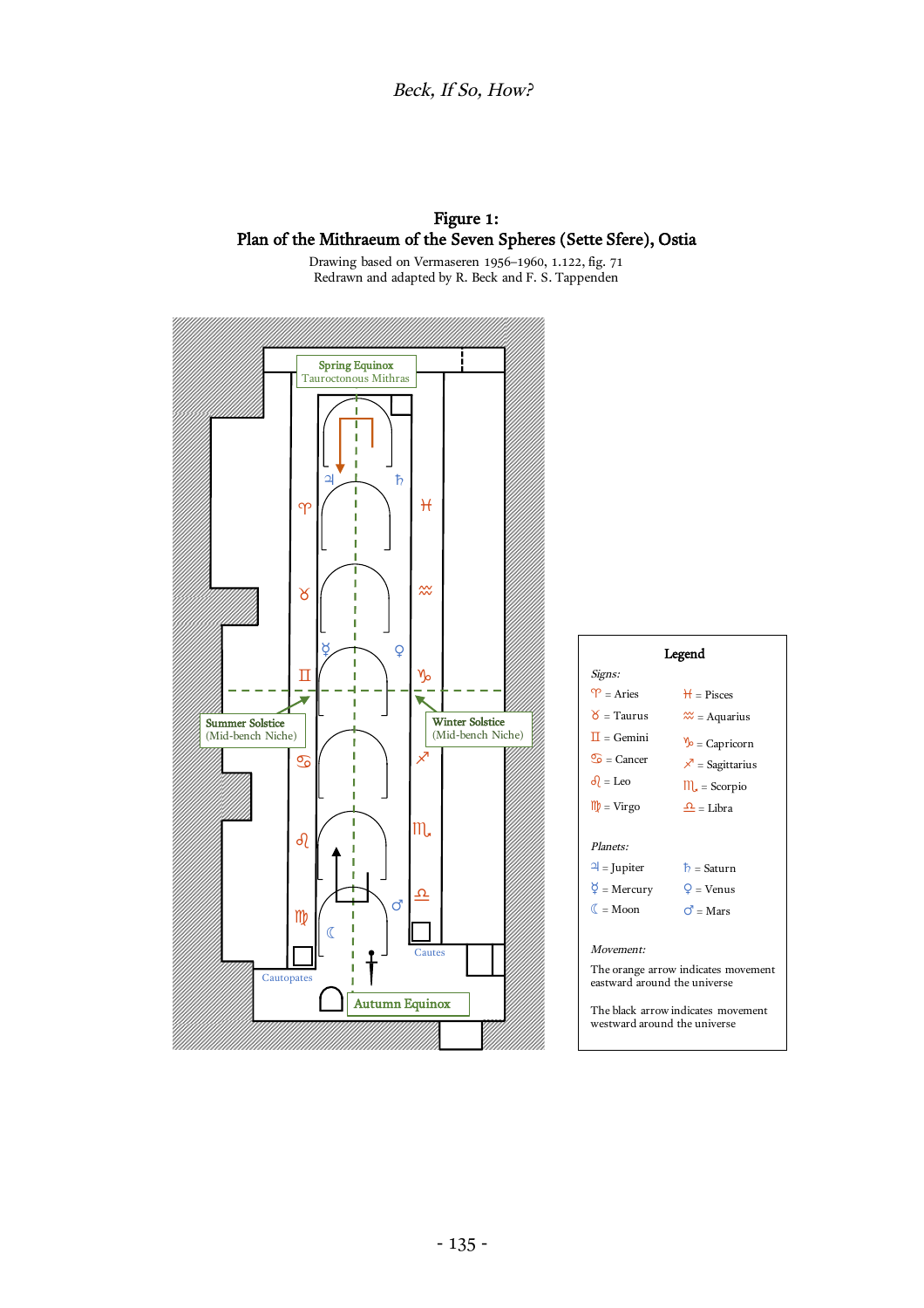Figure 2: Diagram of the Cosmos as apprehended at the Time of the Mysteries of Mithras Drawing by R. Beck and F. S. Tappenden



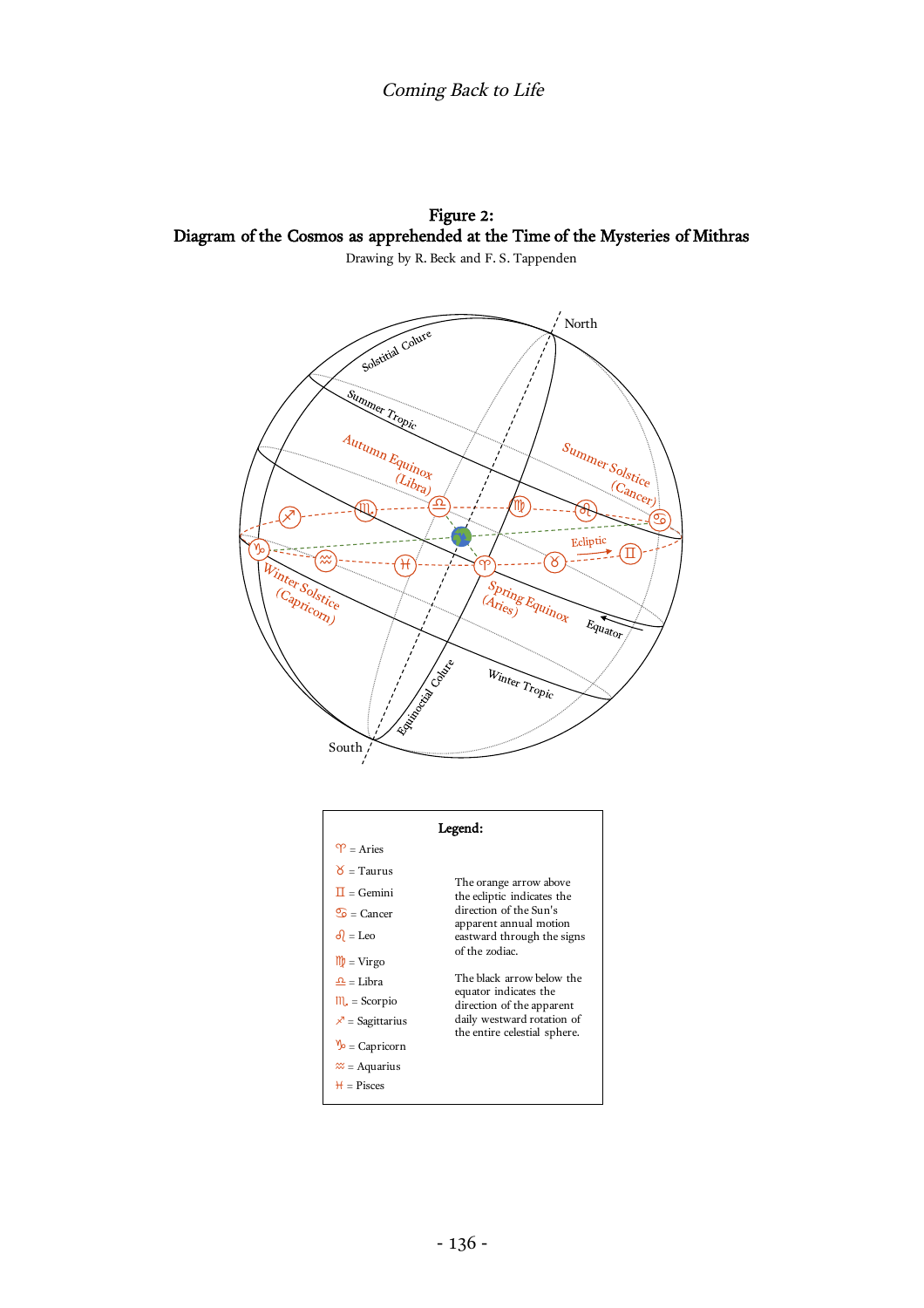(not shown) as well as the ultimate sphere of the fixed stars—were transparent. In figure 2, the off-vertical dotted line represents the axis on which the universe appears to revolve once a day in a westerly direction (indicated by the arrow above the word "Equator"). At the ends of this axis are the north and south celestial poles. Joining the poles as great circles on the circumference of the celestial sphere are the colures.<sup>13</sup> If you travel down one of the colures—it doesn't matter which—from the north celestial pole to the south celestial pole, or up from the south pole to the north pole, at the midpoint you will cross the celestial equator. Your celestial journey would be precisely analogous to a terrestrial journey in which, travelling down or up any line of longitude from earth's north or south pole, you reach our terrestrial equator midway. Too important to relegate to a footnote is my calculated lapse into the boreocentric equation: north =  $up / south = down$ .

Consider next the celestial equator and the two circles parallel to it, the summer tropic to the north and the winter tropic to the south. The equator is the path traveled by the Sun on the days of the spring and autumn equinoxes (when day and night are of equal length); the summer tropic is the Sun's path on the day of the summer solstice (the longest day); and the winter tropic is the Sun's path on the day of the winter solstice (the shortest day). This apparent daily journey of the Sun is caused, in ancient thinking, by the westward rotation of the universe, carrying with it both stars and planets. (We now know of course that it is merely an epiphenomenon of the earth's own daily rotation.)

Lastly, consider the ecliptic (represented as a red dotted line). The ecliptic is the path around which the Sun appears to travel eastward (the direction indicated by the arrow above its representation in the diagram) in the course of a year. The ecliptic is the central line of the zodiac, the band around which the other six "planets" (i.e., the Moon and the five planets proper) also appear to

<sup>&</sup>lt;sup>13</sup> The equinoctial colure also passes through the points of the equinoxes in Aries and Libra and the solstitial colure through the points of the solstices in Cancer and Capricorn.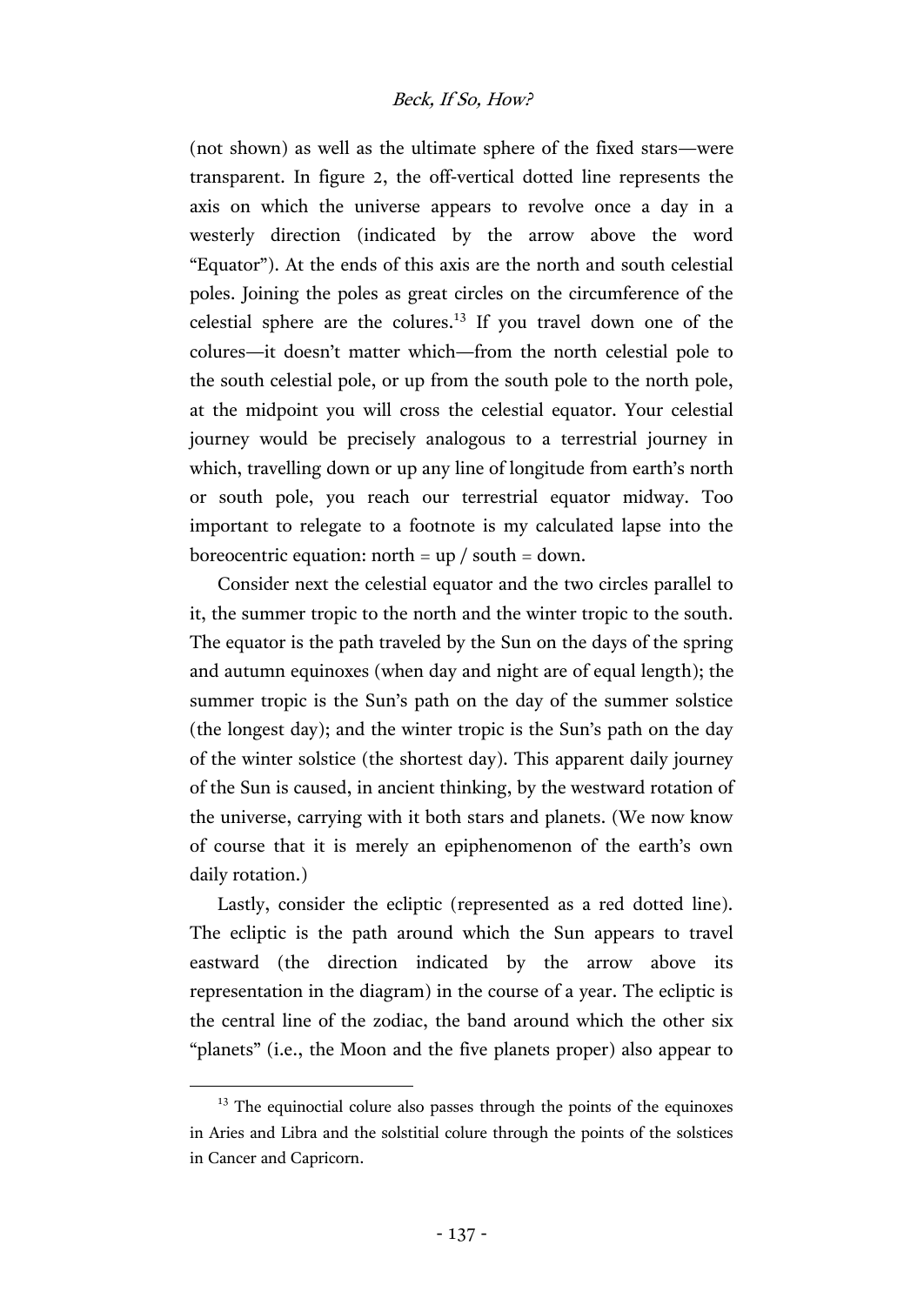travel westward in their proper periods (from the Moon's approximately twenty-seven-and-a-third days to Saturn's approximately twenty-nine-and-a-half years). The speed of the seven planets in orbit varies. At regular intervals, the five planets proper even appear to slow to a stop, then move westward ("retrograde" motion) for a while, then slow down and stop again, and finally resume eastward motion. The band of the zodiac is composed of the twelve well-known "signs," in a sequence of four quadrants: $^{14}$  (1) the spring quadrant, beginning at the spring equinox (in the centre of the diagram, near side) and comprising the signs of Aries, Taurus, and Gemini; (2) the summer quadrant, beginning at the summer solstice (upper right) and comprising Cancer, Leo, and Virgo; (3) the autumn quadrant, beginning at the autumn equinox (centre, far side) and comprising Libra, Scorpio, and Sagittarius; and (4) the winter quadrant, beginning at the winter solstice (lower left) and comprising Capricorn, Aquarius, and Pisces. We shall also speak of the "northern" half of the ecliptic, which is the semicircle lying "above" the equator in the northern celestial hemisphere, and of the "southern" half, which is the semicircle lying "below" the equator in the southern hemisphere.

Let us next see how the mithraeum, specifically the Mithraeum of the Seven Spheres in Ostia, instantiates this macrocosm. The diagram in figure 1 is a "plan" of this mithraeum. One cannot call it precisely a "floor plan," since what one sees is partly the central aisle and partly the tops of the benches on either side. As in all plans, the view is from above. It follows, then, that macrocosmically it is a view from the north. But a view of what? From the presence of emblems of the zodiacal signs on the front edges of the side-benches, one might well answer: the plane of the ecliptic. That answer is true—

 $14$  (1) We follow here the system by which the four tropic points are set at the beginning of their signs. (2) Fortunately for us, in antiquity the signs of the zodiac, qua equal lengths of 30° measured from the point of the spring equinox, corresponded quite well with the constellations after which they were named. Since then, signs and constellations have parted company, but this need not concern us.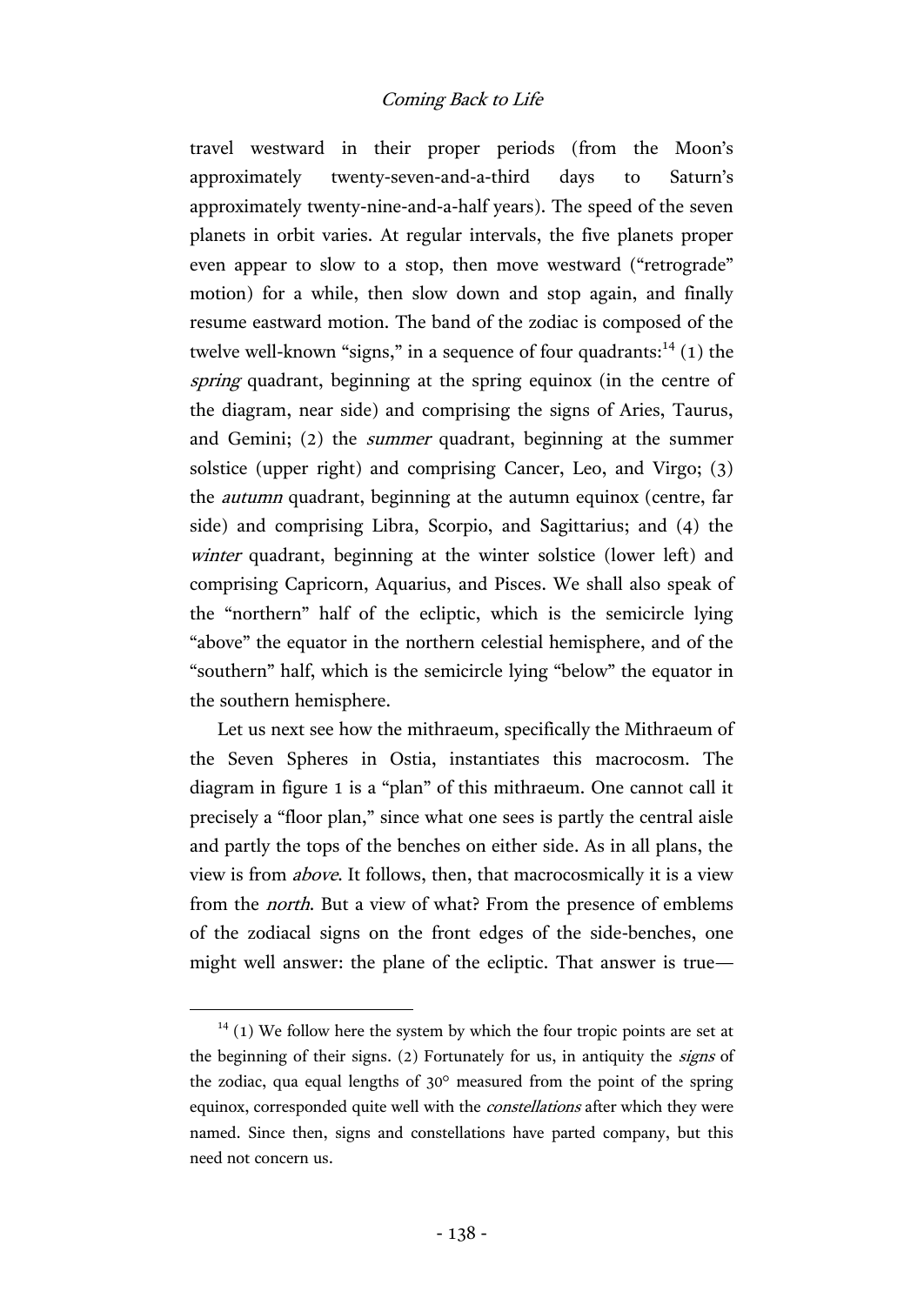### Beck, If So, How?

but it is incomplete. The view is also, or alternatively, a view down onto the equator, a view straight down from the north celestial pole.

But how can it be both? The answer lies in the comprehension of the initiates reclining on their benches, not in a priori deductions from the architecture of the macrocosm. As academics, we must work with the latter, but it would be a mistake to suppose that this was how the designers and cult leaders saw it, still less the rank-andfile members. Conversely, it would be just as mistaken to discount the initiates' sense, acquired from teaching and experience, of where they were in the universe by virtue of being in a particular place in the microcosm of their mithraeum. Remember, too, that while this celestial architecture is for us an abstraction of relevance only to positional astronomy on the one side and astrology on the other, for the ancients it was apprehended as reality.

From a modern cognitive perspective, one might say, following Gilles Fauconnier and Mark Turner (2002, 89–137), that in the constructed "mental space" blending macrocosm and microcosm, the initiates "compressed" the planes of the ecliptic and the equator.<sup>15</sup> This would enable them (well below the level of conscious thought, of course) to reconcile their sense of location on the level among the signs of the zodiac with their sense of the cosmos turning on a straight floor-to-ceiling axis at right angles to their benches.

In the macrocosm the planes of the equator and the ecliptic are joined—hinged, as it were—at the celestial diameter running between the equinoxes. It follows that if both planes are represented in the mithraeum by the side-benches, the central aisle—strictly, the central line of the central aisle—of the mithraeum represents the equinoctial diameter of the universe. We may confirm this by noting that in the mithraeum, at least in the [Sette Sfere Mithraeum,](http://www.ostia-antica.org/regio2/8/8-6.htm) the two signs of the zodiac on the bench ends closest to the cult-niche are Pisces on the right side in the diagram and Aries on the left, and on the bench ends closest to the entrance they are Virgo (left) and Libra

<sup>&</sup>lt;sup>15</sup> In effect, the initiates collapse the famous chi-cross fashioned by the demiurge in *[Plato's](http://data.perseus.org/citations/urn:cts:greekLit:tlg0059.tlg031.perseus-grc1:36) Timaeus* (36).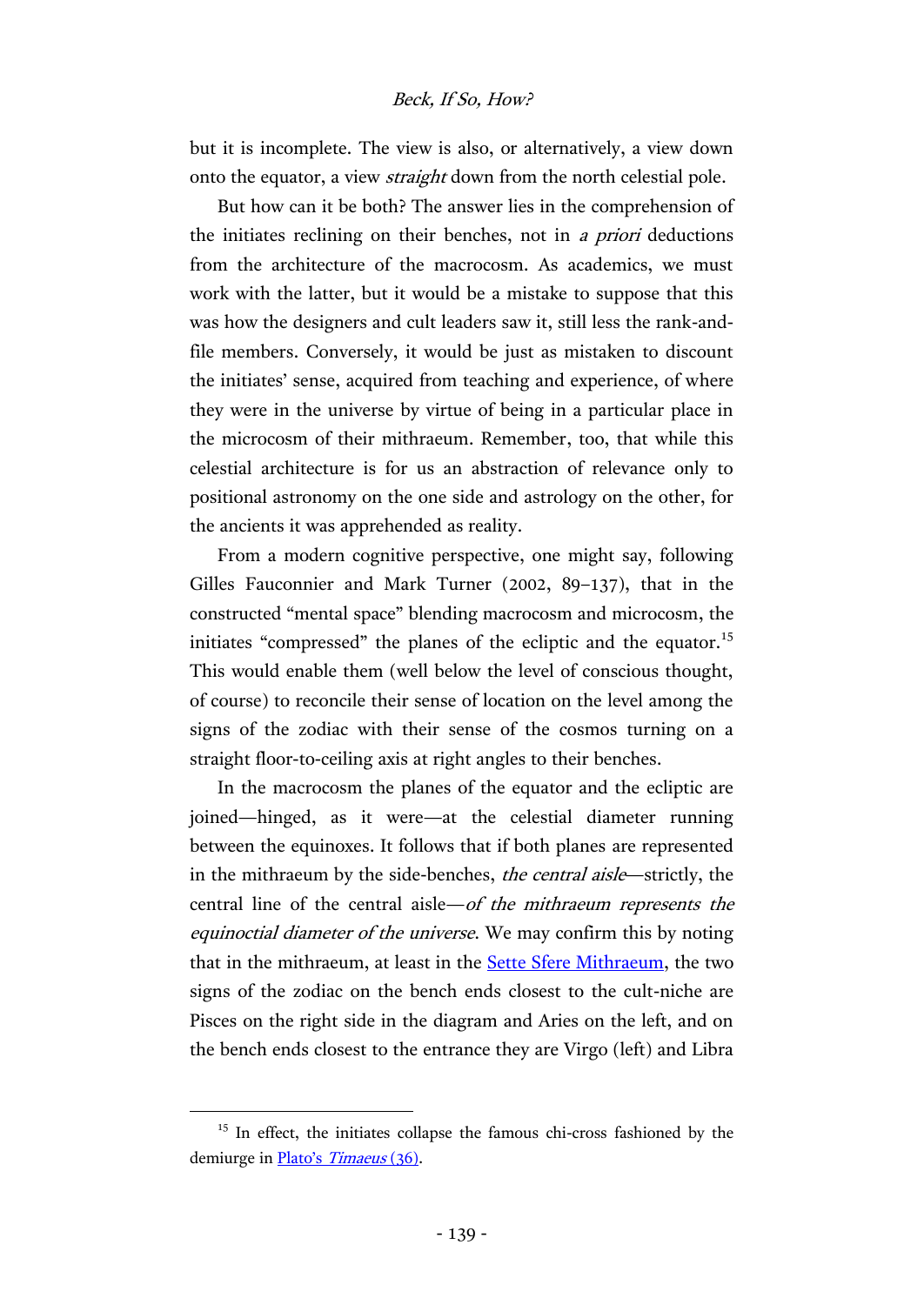$(right)^{16}$  The spring equinox lies at the end of Pisces and the beginning of Aries, the autumn equinox at the end of Virgo and the beginning of Libra. It follows that in the mithraeum the cult-niche end of the aisle is indeed the spring equinox and the entrance end the autumn equinox.

In a very dense and difficult passage of *On the Cave* (24  $\approx$  <u>[§11](http://hdl.handle.net/2027/mdp.39015046819200?urlappend=%3Bseq=212)</u> in Taylor 1823]) Porphyry tells us:

> To Mithras, as his proper seat (οἰκείαν καθέδραν), they [i.e., the Mithraists] assigned the equinoxes. Thus he carries the knife of Aries, the sign of Mars, and is borne on the bull of Venus; Libra is also the sign of Venus, Like Taurus. $^{17}$  As creator and master of genesis, Mithras is set on the equator with the northern signs on his right and the southern signs to his left.

For all its complexity, however, it is clear that Porphyry is talking here about the logic by which the Mithraists matched the microcosm of their mithraeum to the macrocosm as they apprehended it—in other words, how they incorporated "symbols of the elements and climates of the cosmos" in "proportionate arrangement."

Once we have established the basic equations, that the aisle of the mithraeum represents—and so is—the equinoctial diameter of the universe and that the spring equinox lies at the cult-niche end and the autumn equinox at the entrance end, much else falls into place. Furthermore, the intent of the passage of Porphyry quoted above becomes much less opaque.

Just as described by Porphyry, Mithras is indeed "set on the equator" and the equinoxes are his "proper seat." Specifically, his cult image occupies the spring equinox, commanding the diameter

 $16$  Of these four signs, only the image of Libra is reproduced at the Ostia: [Sette Sfere](http://www.ostia-antica.org/regio2/8/8-6.htm) website. Unfortunately, the images on this site, although labelled, are not numbered.

 $17$  The function of this middle part of the passage is to furnish proof from a combination of Mithraic iconography and astrological lore. I have suggested the supplement "Libra is Aphrodite's" in order to restore logic to the argument (Beck 1976).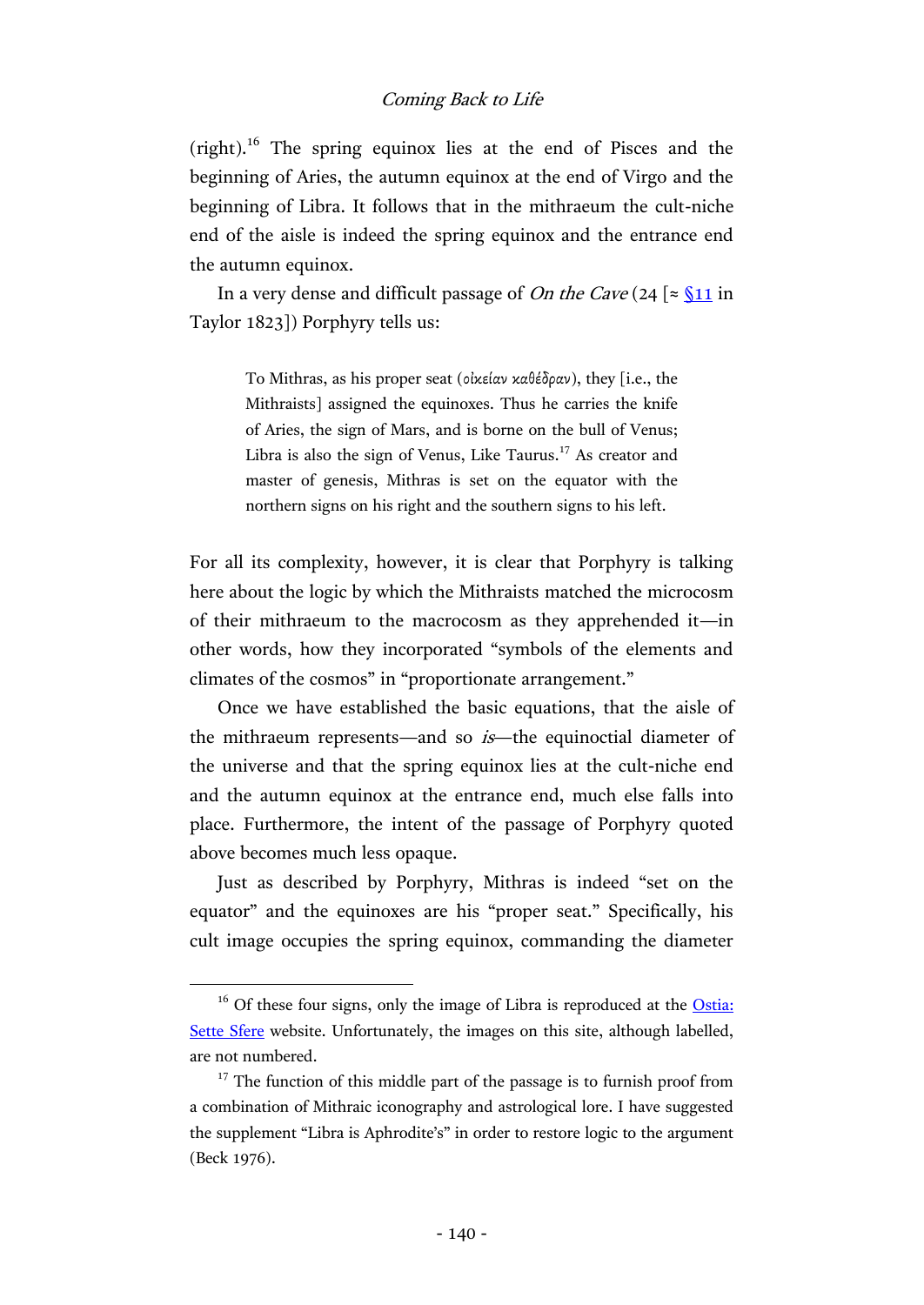### Beck, If So, How?

of the universe from there to the autumn equinox at the foot of the aisle. Set where he is, Mithras does indeed have "the northern signs on his right and the southern signs to his left," the northern signs, as we have already noted, being those to the north of the equator (Aries to Virgo) and the southern signs those to the south of the equator (Libra to Pisces).<sup>18</sup>

The diameter at right angles to the equinoctial diameter in the macrocosm is the solstitial diameter, joining the summer solstice in Cancer (upper right in the diagram in fig. 2) to the winter solstice in Capricorn (lower left). How is this diameter instantiated in the microcosm of the mithraeum? There is no obvious feature that crosses the mithraeum at its midpoint that would correspond to the aisle that runs its length. Perhaps a notional line running from the beginning of Cancer to the beginning of Capricorn, if we can determine those points on the benches from the positions of the mosaic images of the signs of the zodiac? Fortunately, however, we are not reduced to this unsatisfactory expedient. Not coincidentally, surely, we find at the midpoint in the side of each bench a small niche.<sup>19</sup> These niches are non-functional. We may postulate, then, that by replication in the proper position—"proportionate arrangement" again!—they are the solstices, the summer solstice on the bench to the left in the diagram and the winter solstice on the bench to the right.

The solstices, from a Mithraist's perspective, are the most important points in the universe. For in Mithraic thinking they are the points at which the soul-journey, intimated by Porphyry in On the Cave 6 (the "mystery of the descent of souls and their exit back out again"  $\lceil \approx \sqrt{2} \rceil$  in Taylor 1823]), starts and finishes. The Mithraists were not alone in this belief. We find it also in Neoplatonic

<sup>&</sup>lt;sup>18</sup> Of the northern signs, the images of Taurus and Gemini are reproduced in the [Ostia: Sette Sfere](http://www.ostia-antica.org/regio2/8/8-6.htm) website; and of the southern signs, the images of Libra, Scorpio, Sagittarius, Capricorn, and Aquarius.

<sup>&</sup>lt;sup>19</sup> See detailed illustrations of the niches at the [Ostia: Sette Sfere](http://www.ostia-antica.org/regio2/8/8-6.htm) website. The location of these niches can also be seen in figure 1 (in this essay, above).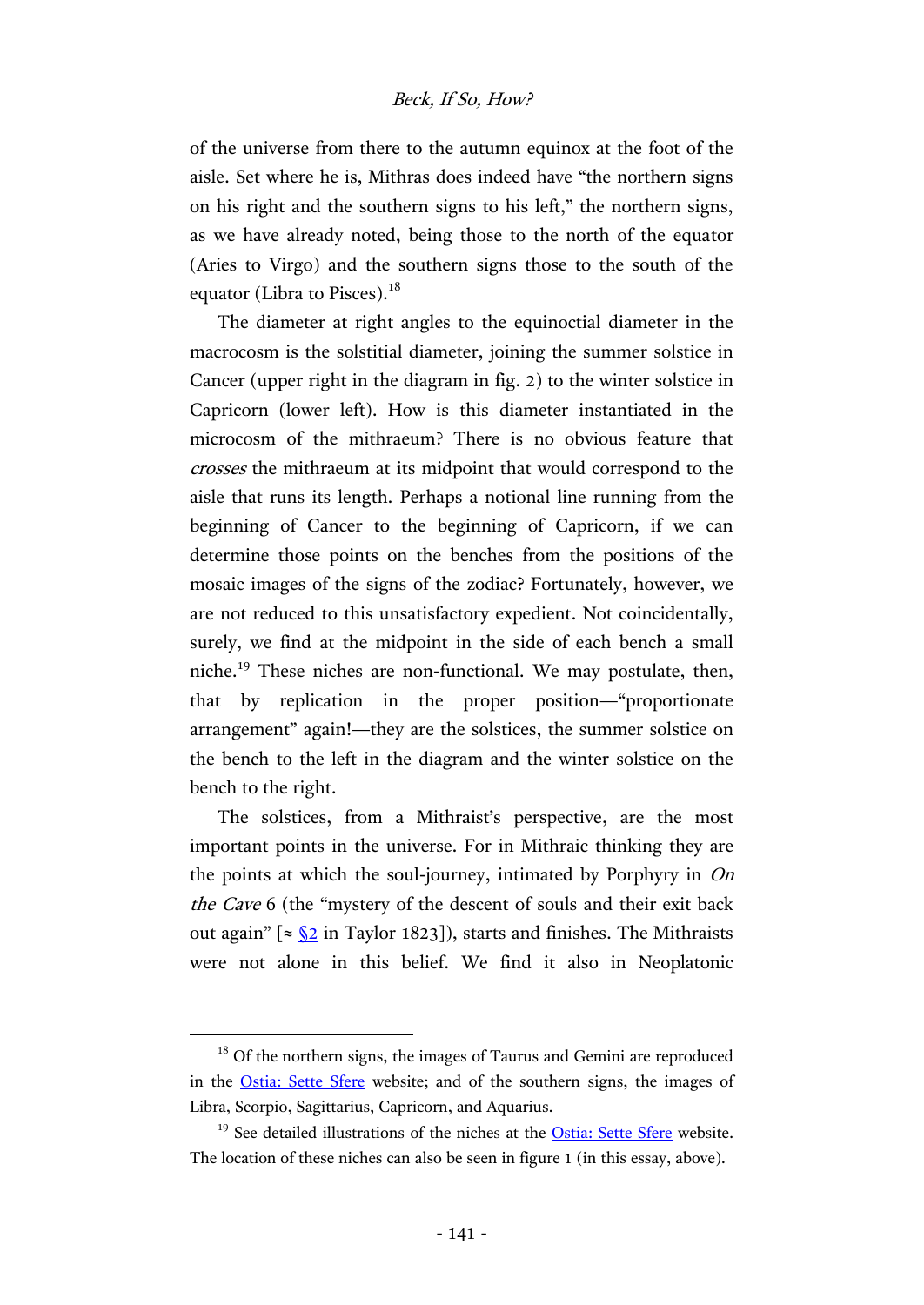speculation, where Proclus  $(In \ R, 2.128.26-129.13)$  attributes it to Numenius explicating Plato's "Myth of Er":

> By 'heaven' he means the sphere of the fixed stars, and he says there are two chasms in this, Capricorn and Cancer, the latter a path down into genesis, the former a path of ascent . . . and introduces a further enormous fantasy (τερατολογίαν) with leapings (πηδήσεις) of souls from the tropics to the equinoxes and returns from these back to the tropics, leapings that are all his own and that he transfers to these matters, stitching the Platonic utterances together with astrological concerns and these with the mysteries (συρράπτων τὰ Πλατωνικὰ ῥήματα τοῖς γενεθλιαλογικοῖς καὶ ταῦτα τοῖς τελεστικοῖς). $^{20}$

Numenius, in Proclus's rather censorious view, makes a patchwork of Plato, astrology (τοῖς γενεθλιαλογικοῖς), and the mysteries (τοῖς τελεστικοῖς). It should now be obvious whose mysteries—more strictly, "initiations"—Numenius intended: the Mysteries of Mithras. The astrology simply rode in with these "initiations."

Porphyry too alludes to this belief that the soul enters through a gate at the summer solstice in Cancer and departs through another gate at the winter solstice in Capricorn (*On the Cave* 21–22  $\lceil \approx \sqrt{310} \rceil$  in Taylor 1823]):

> Taking the cave as an image and symbol of the cosmos, Numenius and his pupil Cronius assert that there are two extremities in the heavens: the winter tropic than which nothing is more southern and the summer tropic than which nothing is more northern. The summer tropic is in Cancer, the winter tropic is in Capricorn. . . . (22) Two of these [i.e., signs of the zodiac], Cancer and Capricorn, the theologians treated as gates. . . . Numenius and Cronius say that the gate through which souls descend is Cancer and the gate through which they ascend is Capricorn. Cancer is northerly and suited for descent, Capricorn southerly and suitable for ascent.

 $20$  Greek text from Kroll 1899-1901; trans. Lamberton (1986, 66-67), with minor changes and a correction (ἰσημερινά = "equinoxes," not "solstices").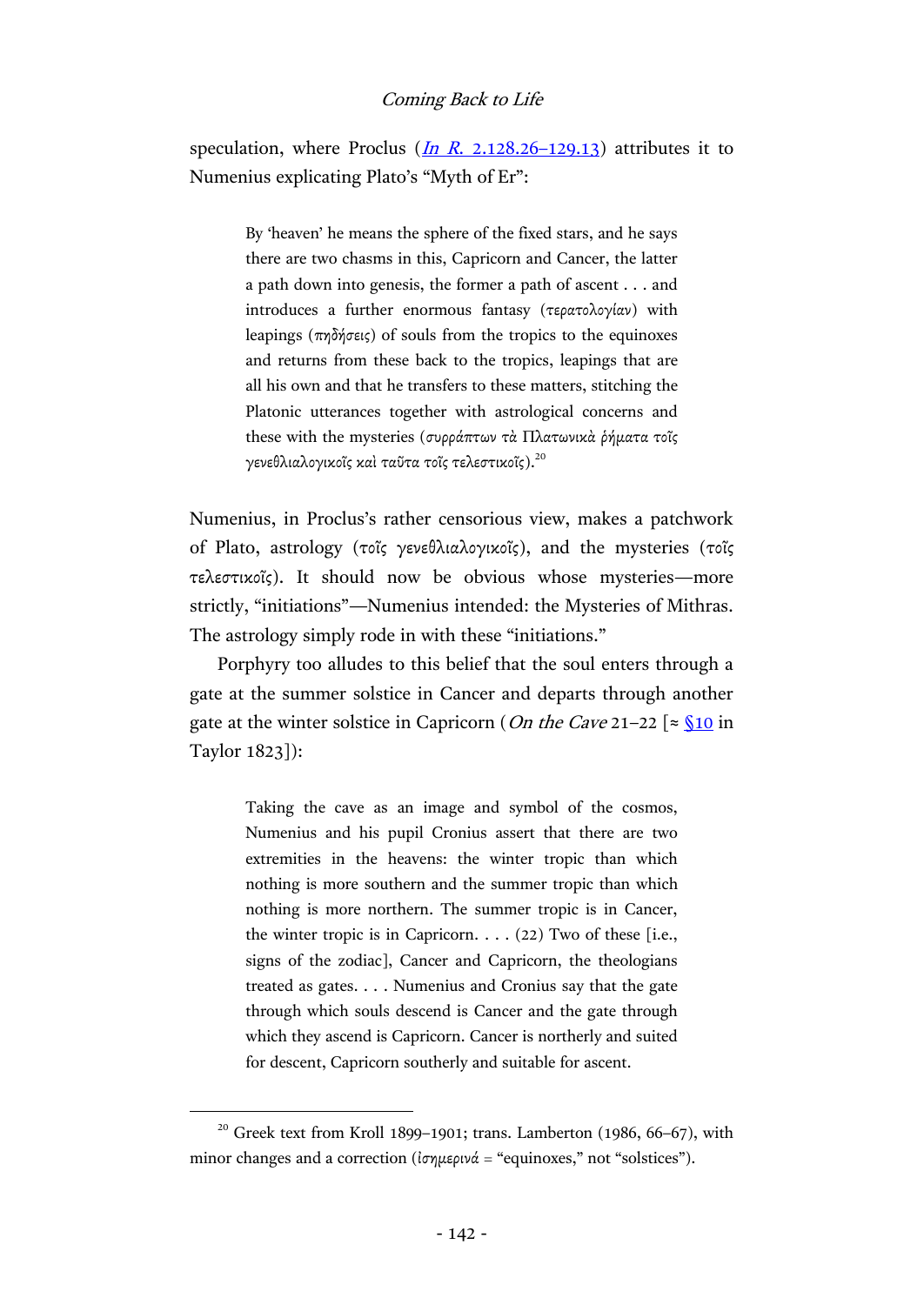It is noteworthy that neither Proclus nor Porphyry in On the *Cave* 6 ( $\approx \frac{\sqrt{2}}{2}$  in Taylor 1823) speaks of *teaching* the initiates anything about "the descent of souls and their exit back out again" through these solstitial gates. The mithraeum was indeed an instrument, but it was not a teaching aid. It was an instrument for getting the initiates down from heaven and back out again in a mystery. How precisely the mystery was effected must wait until further pieces of the picture are in place.

After the passage from *On the Cave* 24 ( $\approx$  <u>[§11](http://hdl.handle.net/2027/mdp.39015046819200?urlappend=%3Bseq=212)</u> in Taylor 1823) quoted earlier, Porphyry continues: "They [i.e., the Mithraists] set Cautes to the south because of its heat and Cautopates to the north because of the coldness of its wind."<sup>21</sup>

Cautes and Cautopates are deities of the Mithras cult—and of no other.22 In appearance they are small clones of Mithras and they are present in representations of his adventures, notably the bull-killing scene. They are twins, differentiated solely by the fact that one of them, Cautes, carries a raised torch, the other, Cautopates, a lowered torch. Cautes thus represents, among other things, ascent and Cautopates descent. In our present context, then, the descent of the soul into mortal genesis through the gate of the summer solstice (Cancer) would be represented by Cautopates, and the soul's ascent back out again into immortality through the gate of the winter solstice (Capricorn) by Cautes (Beck 2006, 107–12). And this is precisely what we find both in Sette Sfere and in the texts of Porphyry quoted above. Mosaic images of the torchbearers are found on the bench ends closest to the entrance.<sup>23</sup> Cautopates is set on the end of the bench carrying the northern signs (Aries to Virgo) and is

<sup>&</sup>lt;sup>21</sup> "Cautopates" was recovered in a brilliant emendation in the Arethusa edition of On the Cave.

<sup>&</sup>lt;sup>22</sup> On Cautes and Cautopates see Hinnells 1976; Beck 1977; Beck 2006, index under "Cautes and Cautopates." See also the [website of Roger Pearse,](http://www.roger-pearse.com/mithras/display.php?page=cautes_and_cautopates) which has a good illustration of  $CIMRM$  254, a pair of statues of the deities from the Mitreo di Palazzo Imperiale, where they were positioned opposite each other in the mid-bench niches.

<sup>&</sup>lt;sup>23</sup> The images are reproduced in the **Ostia: Sette Sfere** website.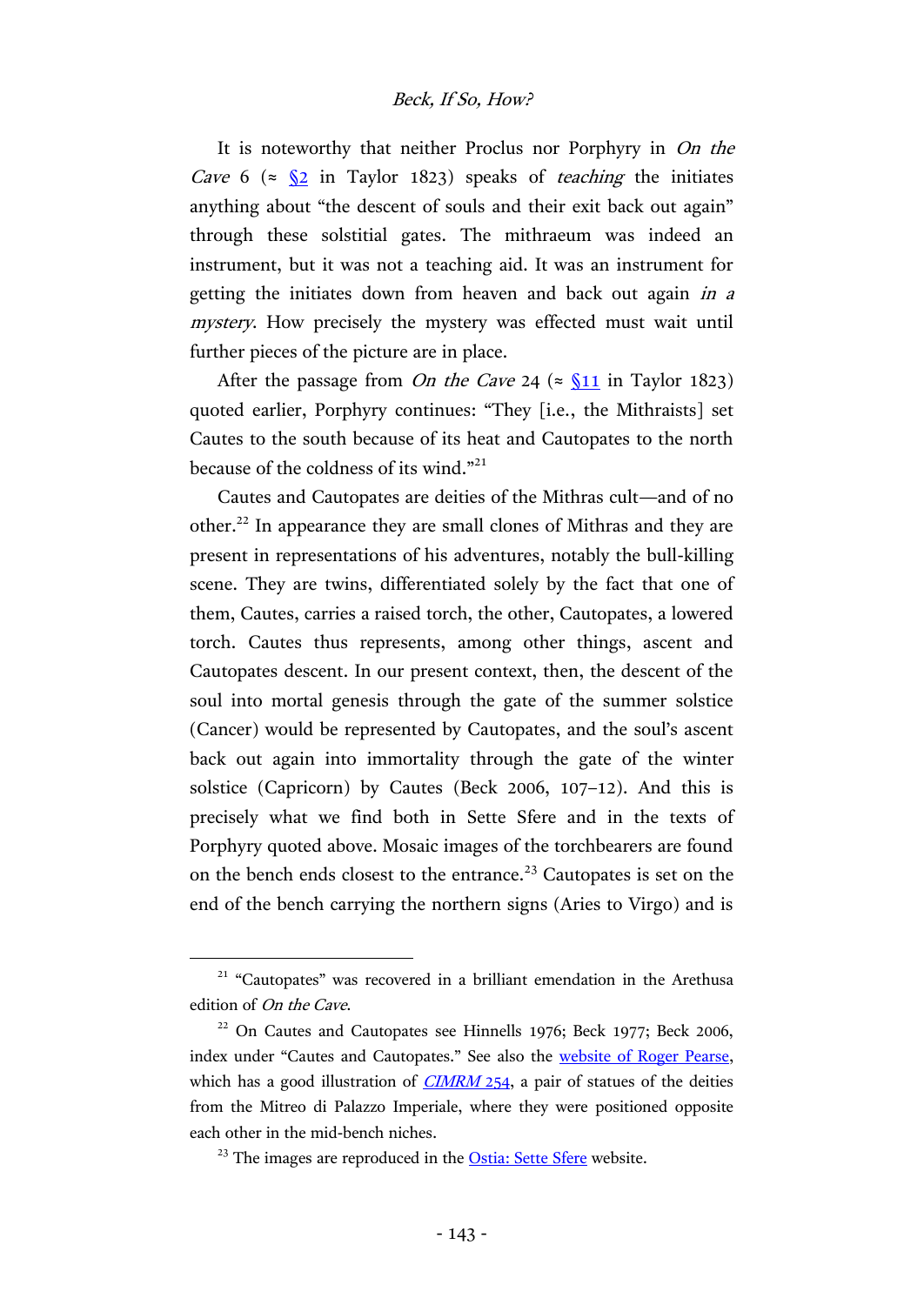thus to the right of Mithras in the cult-niche; Cautes is set on the end of the bench carrying the southern signs (Libra to Pisces) and is thus to the left of Mithras in the cult-niche. This is not only so at Sette Sfere, but also at every other mithraeum—admittedly rather few—where the torchbearers are represented as an opposed pair elsewhere than in the composition of the principal cult icon (Gordon 1976, 127 with n. 47). Once again cosmic symbols are found appropriately positioned.

Before turning from zodiacal signs to planets, we should look briefly at the "climates," whose symbols are also said to be "proportionately arranged" in the mithraeum. The climates of the universe are bands circling the celestial sphere to the north and south of its equator.<sup>24</sup> The arrangement of the celestial climates in both macrocosm and microcosm is shown in figure 3. In the upper diagram (fig. 3a) we view the macrocosm side-on, $25$  essentially as in figure 2, though with the celestial equator and the ecliptic shown simply as straight lines. In the lower diagram (fig. 3b) we see the plan of the mithraeum from above, as in figure 1. However, the benches with their signs have been opened out so as to pair the signs into their proper climates, three north and three south of the ecliptic. The climates will play no further part in our story, but it was important to introduce them in order to show that Porphyry and/or his sources knew what they were talking about *technically* when they spoke of "symbols of the elements and *climates* of the cosmos" in "proportionate arrangement" in the archetypal mithraeum.

And so to the planets. Symbols of the planets are shown in two forms at Sette Sfere. One form is as anthropomorphic representations in mosaic on the fronts of the benches,  $2^6$  as shown by name and placement in figure 1. Since the benches represent the ecliptic/zodiac, the placement of the planets in particular signs would seem to replicate an actual or ideal celestial configuration

 $24$  See above, n. 11.

 $25$  The point of view is from *outside* universe, supposing such a thing possible!

<sup>&</sup>lt;sup>26</sup> These images are all reproduced in the **Ostia: Sette Sfere** website.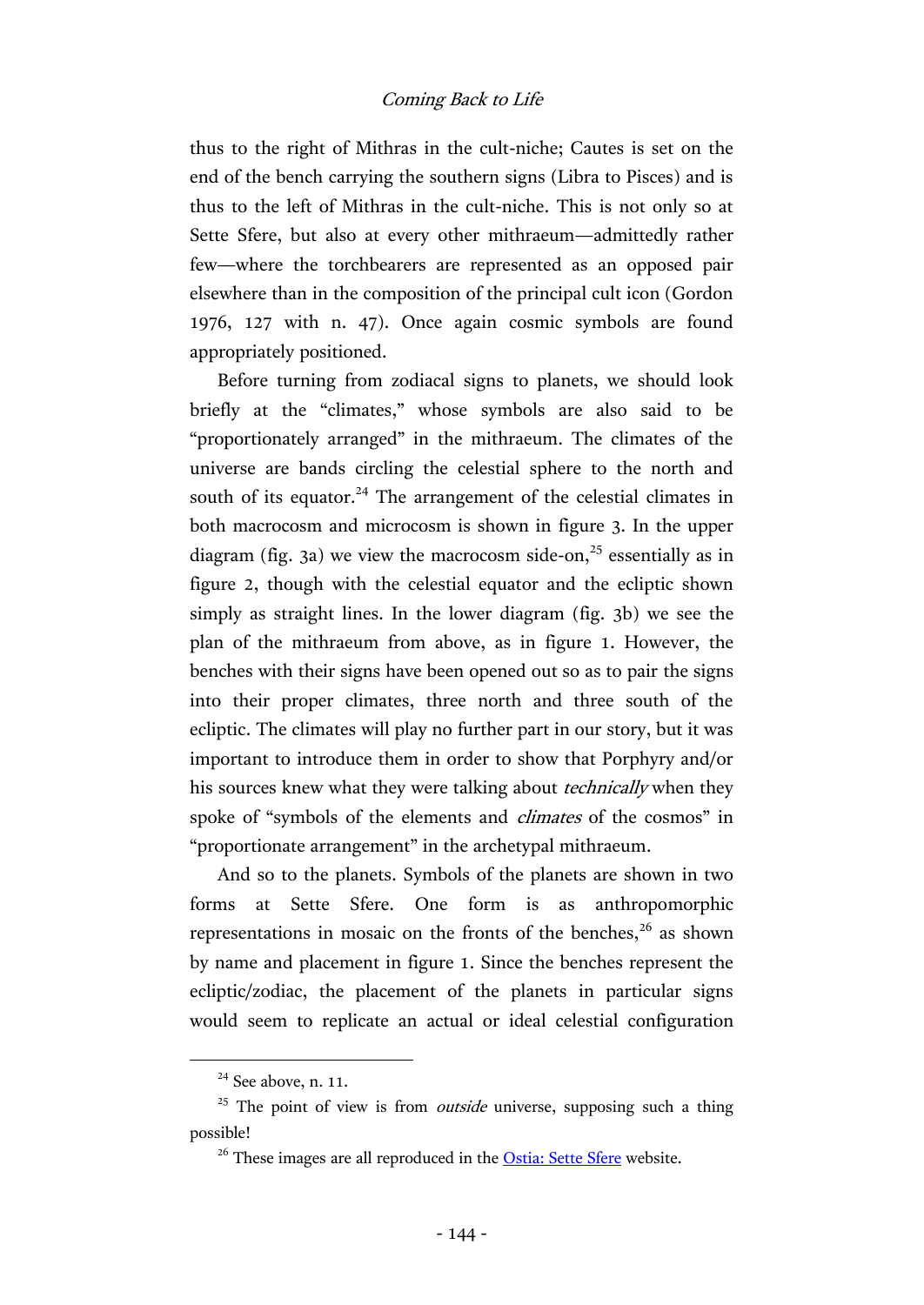### Figure 3: The disposition of the "climates of the universe" (a) in the macrocosm and (b) in the microcosm of the mithraeum (the example of Sette Sfere)

Drawings by R. Beck Fig. 3a reproduced (with permission) from Beck forthcoming (Fig. 3) Fig. 3b reproduced (with permission) from Beck 2015, 1672 (Fig. 150.2) and Beck forthcoming (Fig. 4)

(a) in the macrocosm



(b) in the microcosm

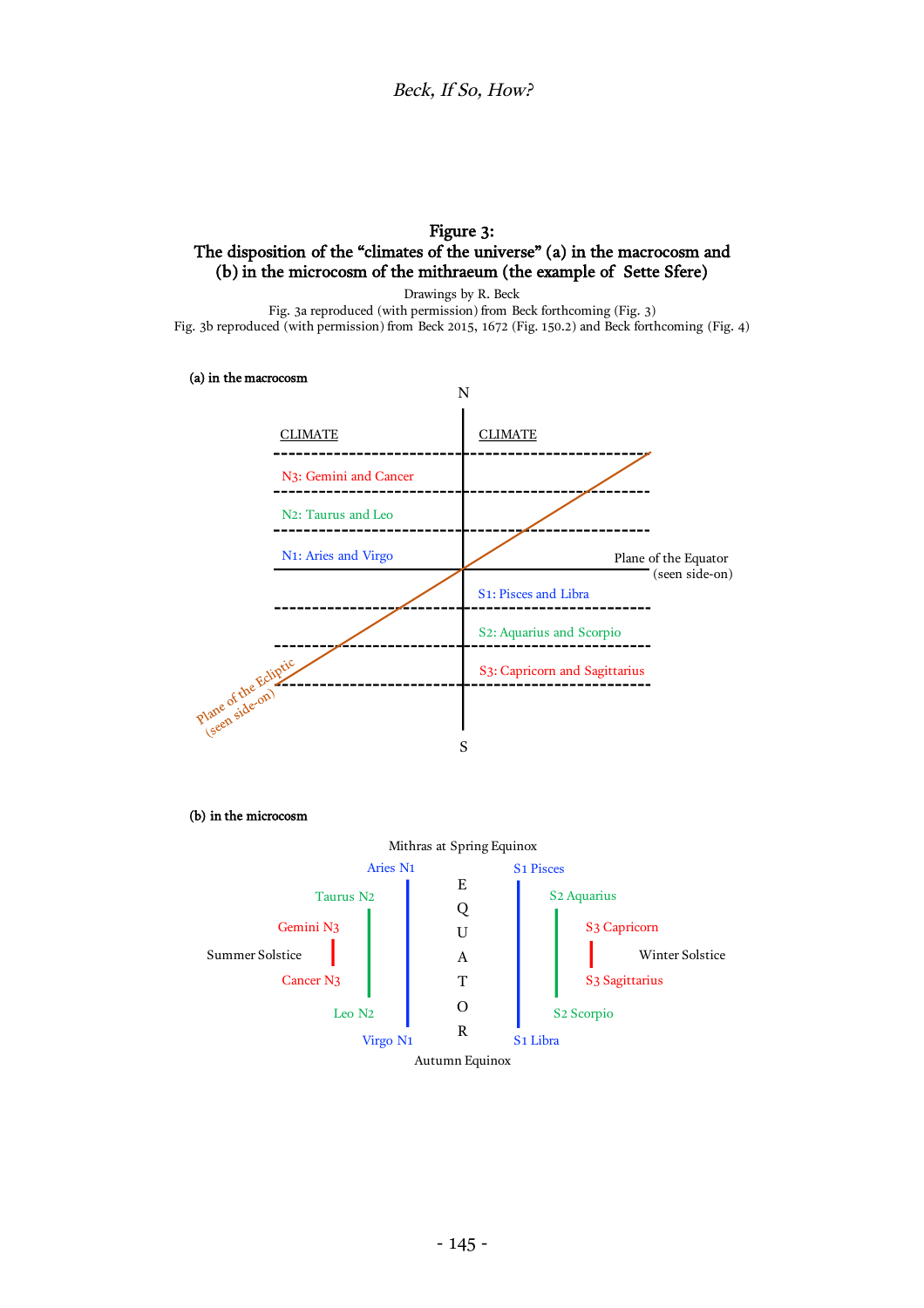(Beck 1979). Only six of the seven planets are represented on the side-benches. The missing seventh is the Sun. The obvious inference to be drawn is that he is not missing at all, but is present as Mithras in the icon of the bull-killing, set in the cult-niche at the spring equinox, which is the point of transition from Pisces into Aries! $27$ 

More important from our perspective is the other representation of the planets as a sequence of seven undifferentiated mosaic arcs extending up the aisle. These seven arcs are understood by all to represent the seven planetary spheres—hence of course the mithraeum's name.

This feature is unique to Sette Sfere, and it is not possible to argue that it is implicit in other mithraea in the way one can argue that the replication of the northern and southern semicircles of the ecliptic/zodiac in the side-benches is implicit in an indeterminate number of mithraea lacking explicit symbols of the zodiacal signs on the benches. Nevertheless, one can plausibly claim that at Sette Sfere—and only at Sette Sfere—there is a representation of that other part of the soul-journey, the descent down through and the ascent back up through the seven planetary spheres.

Origen (*Cels.* [6.22\)](http://hdl.handle.net/2027/njp.32101075296036?urlappend=%3Bseq=593) alludes to both parts of the journey, and says, moreover, that the Mithraists have a symbol for them—not indeed one constructed into the mithraeum itself, but a "seven-gated ladder and an eighth [sc. gate] on top":

> These things [i.e., the celestial ascent of souls] the λόγος of the Persians [i.e., the Mithraists, as in Porphyry] and the τελετή of Mithras intimate. . . . for there is therein a certain σύμβολον of the two celestial revolutions (περιόδων), that of the fixed stars and that assigned to the planets, and of the route of the soul through and out (διεξόδου) of them. Such is the σύμβολον: a

 $27$  As I have already mentioned, the tauroctony on display *in situ* at Sette Sfere is a reproduction of what was *probably* the mithraeum's original icon (see the illustration at the [Ostia: Sette Sfere](http://www.ostia-antica.org/regio2/8/8-6.htm) website). If so, it is interesting that here at Sette Sfere the lining of Mithras's billowing cloak displays five stars and a crescent—i.e., the Sun's six planetary colleagues who appear in mosaic on the side-benches!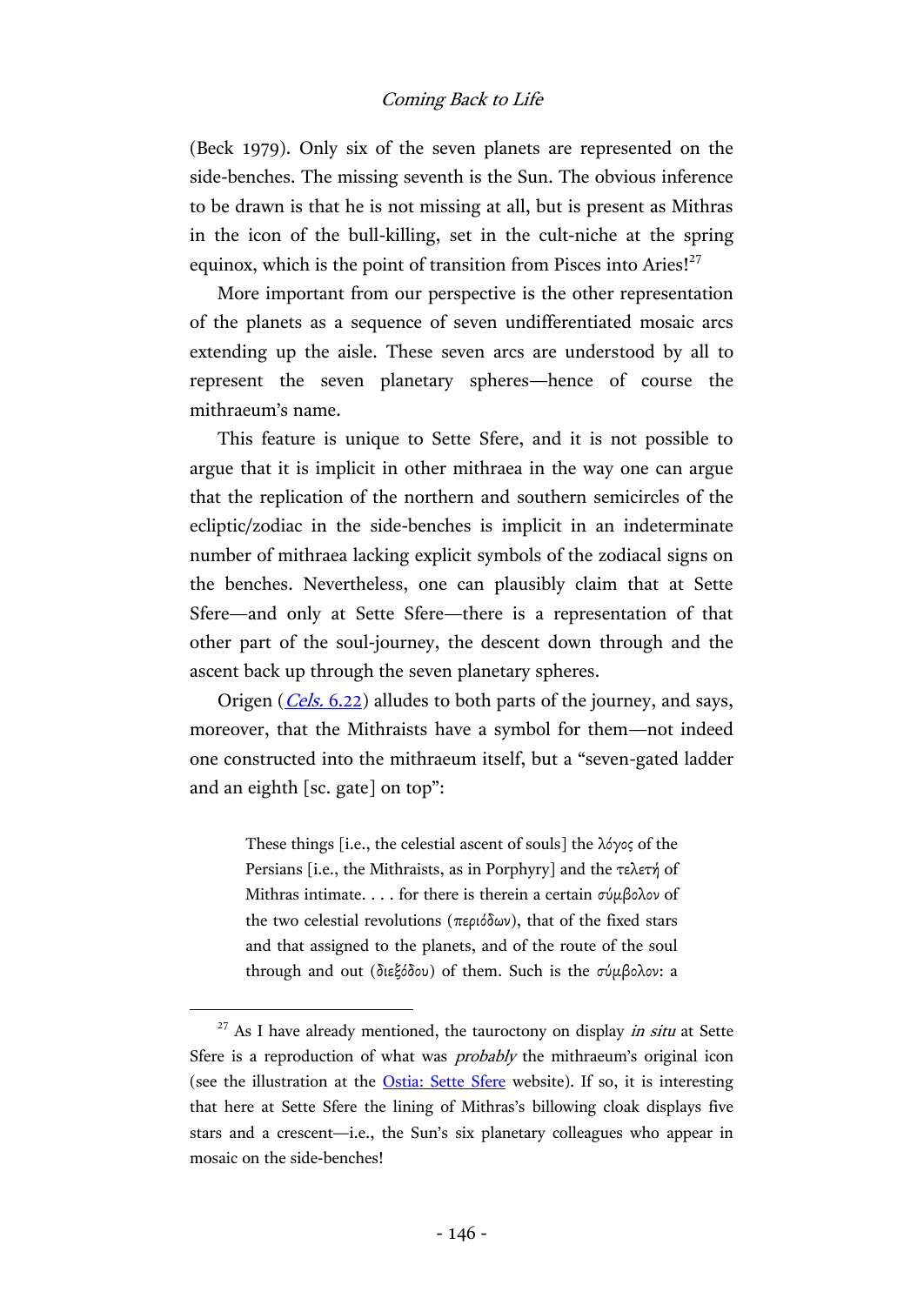### Beck, If So, How?

seven-gated ladder and an eighth gate on top (κλῖμαξ ἑπτάπυλος, ἐπὶ δ᾽αὐτῇ πύλη ὀγδόη).

In sum, then, the soul descends into mortal genesis through the summer solstice in Cancer, located in the mithraeum at the midpoint of the bench on the left, marked at Sette Sfere (and in some other mithraea in the area of Ostia, Rome, and vicinity) by a small niche; it departs back out again in apogenesis through the winter solstice in Capricorn, likewise marked by a niche in the bench opposite. From the gate of entry in the sphere of the fixed stars at the summer solstice the soul descends sequentially through the spheres of the planets, represented at Sette Sfere—and at Sette Sfere only—by the seven mosaic arcs in the floor of the aisle; and through the same seven spheres, in reverse order of course, it ascends again to the gate of exit at the winter solstice.<sup>28</sup>

Porphyry, in section 6 of *On the Cave* ( $\approx \frac{\sqrt{2}}{2}$  in Taylor 1823), claimed in effect (1) that the mithraeum was known esoterically as a "cave"; (2) that it was designed and constructed as an "image of the cosmos"; (3) that it was so designed and constructed for the purpose of "inducting the initiate into a mystery of the descent of souls and their exit back out again"; and (4) that it realized its intended form as a literal microcosm by incorporating "symbols of the elements and climates of the cosmos" in "proportionate arrangement." The evidence of actual mithraea as well as of two other literary sources (Proclus and Origen) confirms Porphyry's assertions, at least for a limited number of Mithraic communities in central Italy.

The mystery instantiated in the mithraeum affords an answer in experience to the twofold question: "whence, by what route, and under whose aegis did I come here?" and "whither, by what route, and under whose aegis do I depart?"

The experience will have been of two sorts: (1) *cognitive*, the experience of apprehending the mithraeum in whole and in its parts as an authentic and functional image of the universe; and (2) ritual,

 $28$  On the planetary spheres in Mithraic thought about the soul-journey, see Beck 1988, 73–85.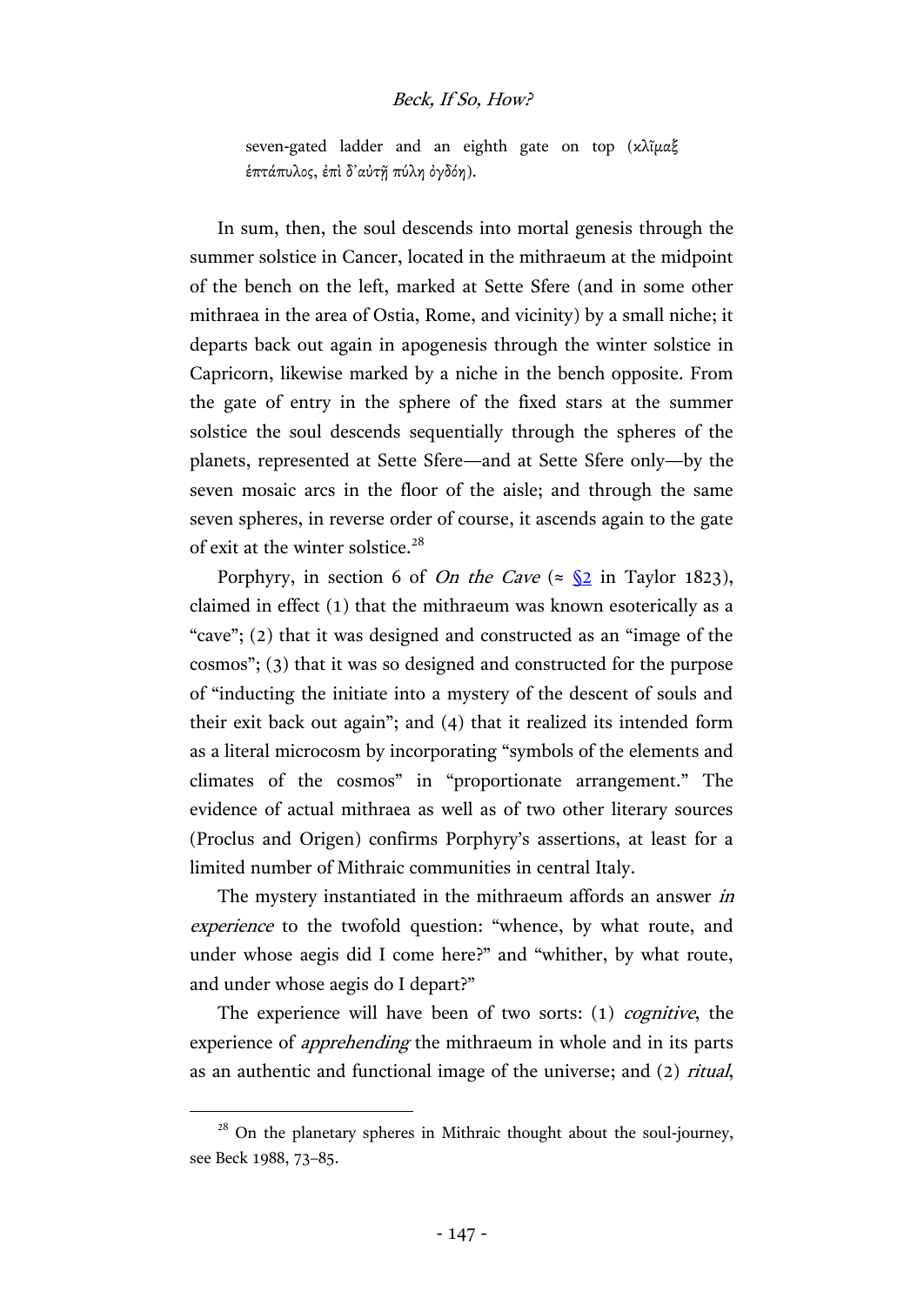the experience of enacting within this microcosm "the descent of souls and their exit back out again."

The specifics of the ritual are lost. Presumably it involved movement or, more likely, signaling by gesture descent from the summer solstice (middle of the left bench in the diagram in fig. 1) to earth in the centre of the mithraeum at the intersection of the universe's solstitial and equinoctial diameters; then ascent and "exit back out again" from the central earth to the winter solstice in the middle of the opposite bench (on the right in the diagram). Proclus (see above) mentions "leapings of souls from the tropics to the equinoxes and returns from these back to the tropics," and ties them with "initiations," which are surely Mithraic. Could this allude to some dimly comprehended ritual of processing around the mithraeum with stations at both ends, i.e., the equinoxes, as well as at the midpoints of the benches, i.e., the solstices (tropics)? If so, we already know the significance of processing clockwise or counterclockwise. To move clockwise (black arrow at bottom of diagram in fig. 1) is to move westward and so replicate the westward rotation of the universe; to move counterclockwise (orange arrow at top of diagram) is to move eastward and so replicate the eastward revolutions of the planets around the zodiac. Finally, at Sette Sfere, to process up the aisle across the seven mosaic arcs is self-evidently to pass through the seven planetary spheres. But does this movement replicate descent or ascent—or both? If one has to choose between the two, I would favor the latter, i.e., ascent, if only because the anthropomorphic representation of the Moon, whose sphere is the lowest and closest to earth, is at the entrance end of the left bench, while the representation of Saturn, whose sphere is the highest and closest to heaven, is at the cult-niche end of the right bench. Further, it is appropriate that progress "up" the aisle from entrance to cult-niche should replicate ascent from earth to heaven rather than descent from heaven to earth.

The routes of genesis and apogenesis we have determined. To the question "under whose aegis?" the answer, if it was ever in doubt, is surely now evident: Mithras. The soul descends and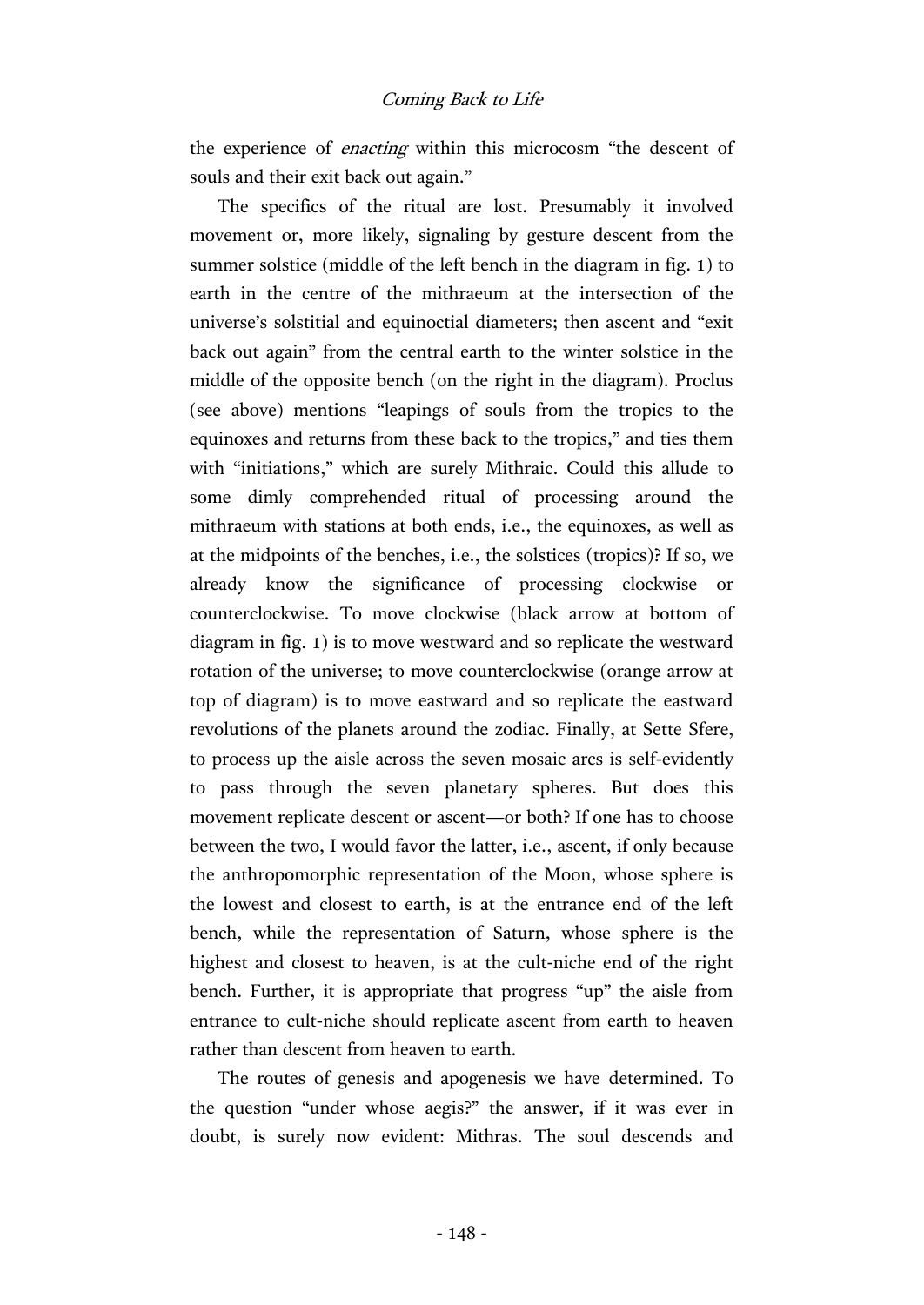returns under the aegis of Mithras, as "demiurge and lord of genesis," set on his "proper throne" . . . "at the equinoxes." In the mithraeum, he is represented as the bull-killer, $^{29}$  set in the cult-niche at the spring equinox facing the autumn equinox at the opposite end of the aisle, which is the diameter of the universe, a setting intimated, as Porphyry (*On the Cave* 24  $\lceil \approx \sqrt{311} \text{ in Taylor 1823} \rceil$ ) attests in tortuous astrological logic, by symbols of both equinoxes.<sup>30</sup> There enthroned, he has on his right the northern signs of the zodiac, the gate of entry in Cancer, and Cautopates, the Mithraic divinity carrying a lowered torch who presides over descent into genesis; and on his left the southern signs, the gate of exit in Capricorn, and Cautes, the divinity with a raised torch who presides over ascent back out into apogenesis.

Two questions remain. First, was the cycle of genesis and apogenesis and the soul's "descent and exit back out again" thought to be repeated? Unfortunately, there is not a scrap of evidence pointing one way or another. Secondly, was genesis considered a misfortune and apogenesis desirable? Did Mithraism harbor the "life is death and death is life" paradox? Generally, the ethos of the monuments suggests that in Mithraism material life and corporality were considered good, a legacy, I would still say, from its Iranian antecedents. There is no intimation of gnostic horror at the material, and no intimation of the soul's ascent as an escape through essentially malevolent powers at the gates through the planetary spheres. In Mithraism the seven planets were benevolent, and especially so as the guardians of the seven grades of initiation (Beck

 $29$  There is no evidence that the bull-killing *enables* the descent and ascent of souls—of all souls or just Mithraic souls. Of course, there may have been some speculative talk among Mithraists about it, but it cannot be a lost item of Mithraic "theology" or "doctrine" for the simple reason that Mithraism was not that sort of theologically doctrinal religion.

<sup>&</sup>lt;sup>30</sup> In Sette Sfere (fig. 1), observe that "the knife (μάχαιραν) of Aries, the sign of Mars" appears not only in the icon of the bull-killing in the cult-niche, i.e., at the spring equinox, but also by itself as a mosaic in the floor at the entrance—where it is close to the image of Mars on the bench on the right!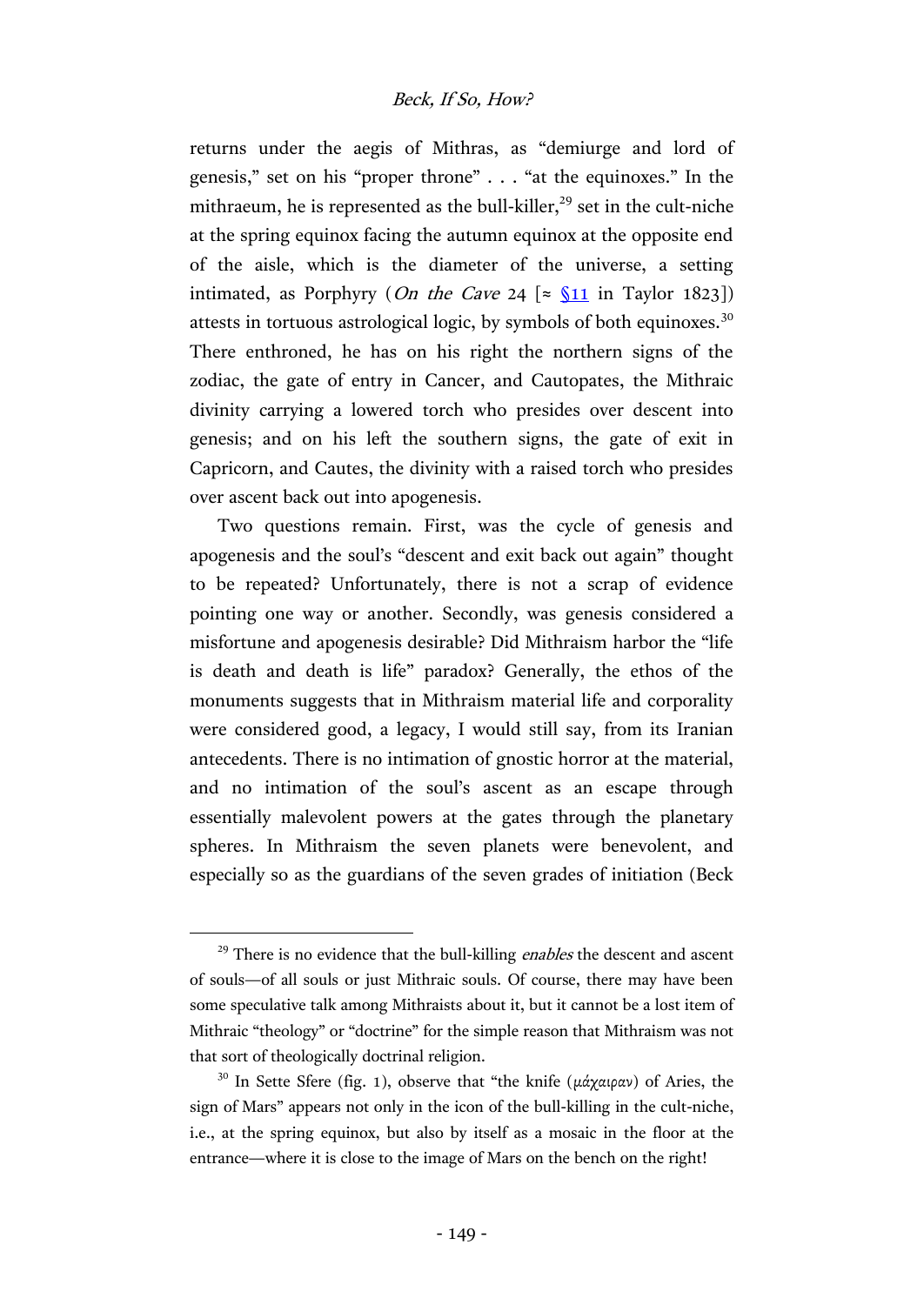1988, 1–11). One concludes, then, that both the way down and the way up were good. For a Mithraist the universe was well disposed.

#### **BIBLIOGRAPHY**

Beck, R. L. 1976. "The Seat of Mithras at the Equinoxes." JMS 1:95–98.

- 1977. "Cautes and Cautopates: Some Astronomical Considerations." JMS 2:1–17. Reprinted in Beck on Mithraism: Collected Works with New Essays, 133–49. ACTR. Aldershot: Ashgate, 2004.
- ———. 1979. "Sette Sfere, Sette Porte, and the Spring Equinoxes of A.D. 172 and 173." Pages 515–29 in Mysteria Mithrae. Edited by U. Bianchi. EPRO 80. Leiden: Brill.
- -- 1984. "The Rock-Cut Mithraea of Arupium (Dalmatia)." Phoenix 38:356–71.
- ———. 1988. Planetary Gods and Planetary Orders in the Mysteries of Mithras. EPRO 109. Leiden: Brill.
- ———. 2006. The Religion of the Mithras Cult in the Roman Empire: Mysteries of the Unconquered Sun. Oxford: Oxford University Press.
- ———. 2015. "Mithraism." Pages 1669-76 in Handbook of Archaeoastronomy and Ethnoastronomy. Edited by Clive L. N. Ruggles. New York: Springer Reference.
- ———. Forthcoming. "The Ancient Mithraeum as a Model Universe." In Heavenly Discourses. Edited by Nick Campion. Lampeter, UK: Sophia Centre Press.
- Bremmer, J. N. 2014. Initiation into the Mysteries of the Ancient World. MVAW 1. Berlin: Walter de Gruyter.
- Fauconnier, G., and Mark Turner. 2002. The Way We Think: Conceptual Blending and the Mind's Hidden Complexities. New York: Basic Books.
- Gordon, R. L. 1976. "The Sacred Geography of a Mithraeum: The Example of Sette Sfere." JMS 1:119–65.
- Hinnells, J. R. 1976. "The Iconography of Cautes and Cautopates, 1: The Data." *JMS* 1:36-67.
- Kroll, Wilhelm, ed. 1899–1901. Procli Diadochi in Platonis Rem publicam commentarii. 2 vols. BSGRT. Leipzig: Teubner.
- Lamberton, R. 1986. Homer the Theologian: Neoplatonist Allegorical Reading and the Growth of the Epic Tradition. Berkeley, CA: University of California Press.
- Neugebauer, O. 1975. A History of Ancient Mathematical Astronomy. 3 vols. Berlin: Springer.